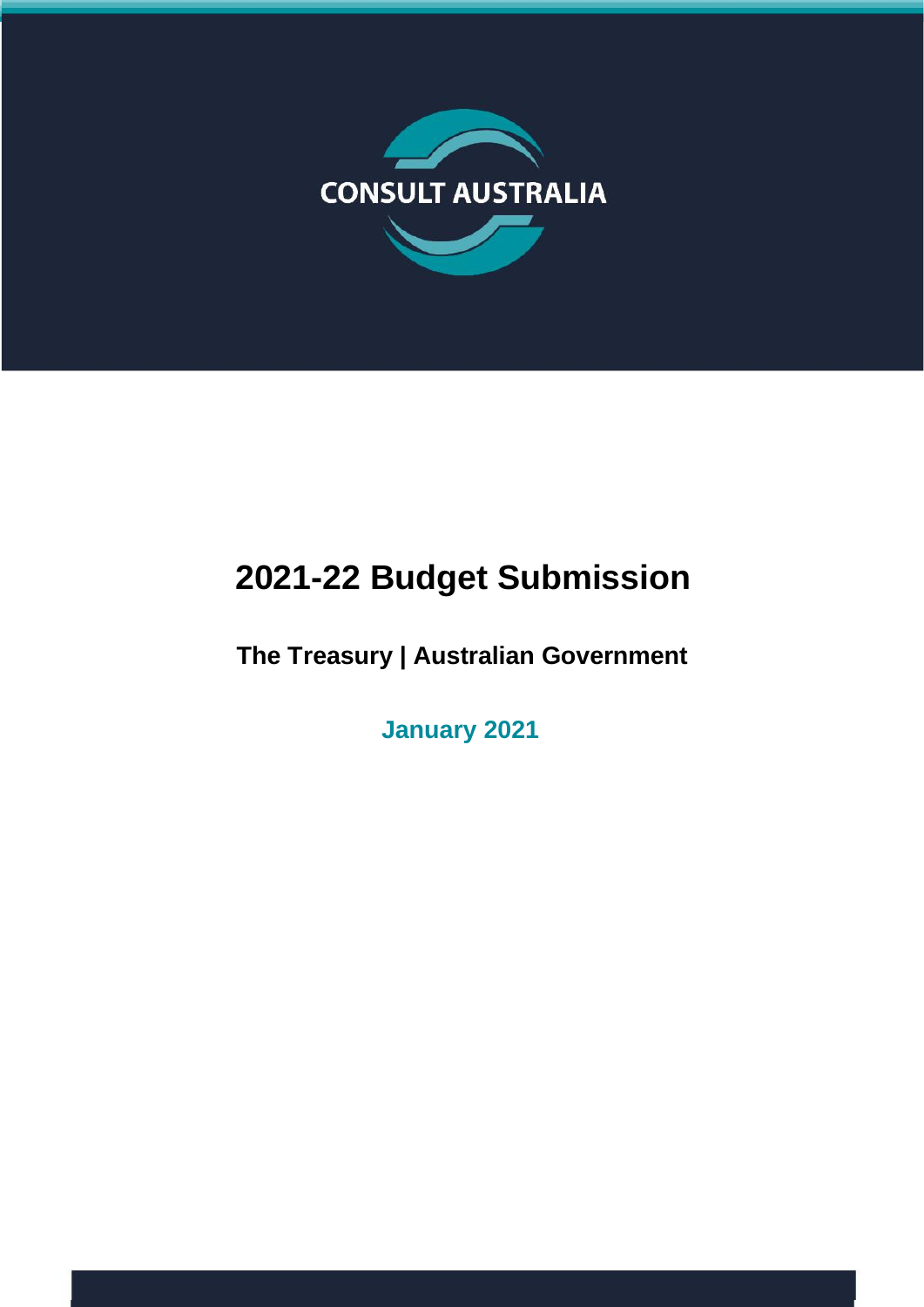

**The Treasury | Australian Government**

# **Contents**

| Pipeline - supporting a smart and sustainable long-term pipeline of built environment projects  5                                                                    |  |
|----------------------------------------------------------------------------------------------------------------------------------------------------------------------|--|
|                                                                                                                                                                      |  |
| People – a sustainable workforce and vibrant workplaces for consulting firms in the built                                                                            |  |
| Practical skilled migration reforms that reduce regulatory burdens on industry 11<br>Childcare and paid parental leave reforms to create more inclusive workplaces13 |  |
| Procurement - delivering better value through improved arrangements and a partnership                                                                                |  |
|                                                                                                                                                                      |  |
|                                                                                                                                                                      |  |
|                                                                                                                                                                      |  |
|                                                                                                                                                                      |  |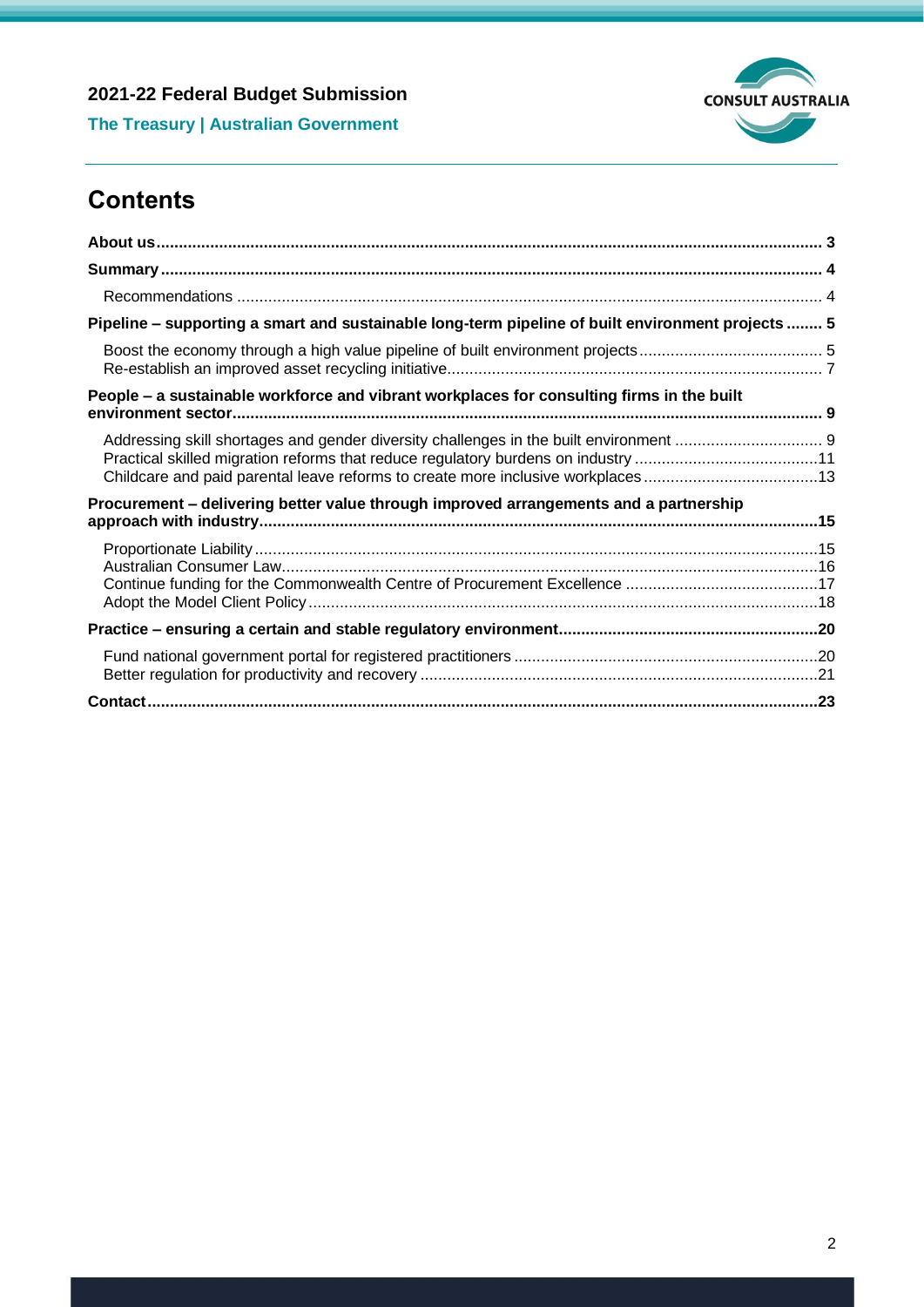

**The Treasury | Australian Government**

# <span id="page-2-0"></span>**About us**



Consult Australia is the industry association representing consulting businesses in design, advisory and engineering. Our industry comprises some 48,000 businesses across Australia, 90% of which are small business but also include some of Australia's top 500 companies. They provide solutions for individual consumers through to major companies in the private sector and across all tiers of government. Our industry is a job creator for the Australian economy, directly employing 240,000 people. The services we provide unlock many more jobs across the construction industry and the broader community.

**Some of our member businesses include:**

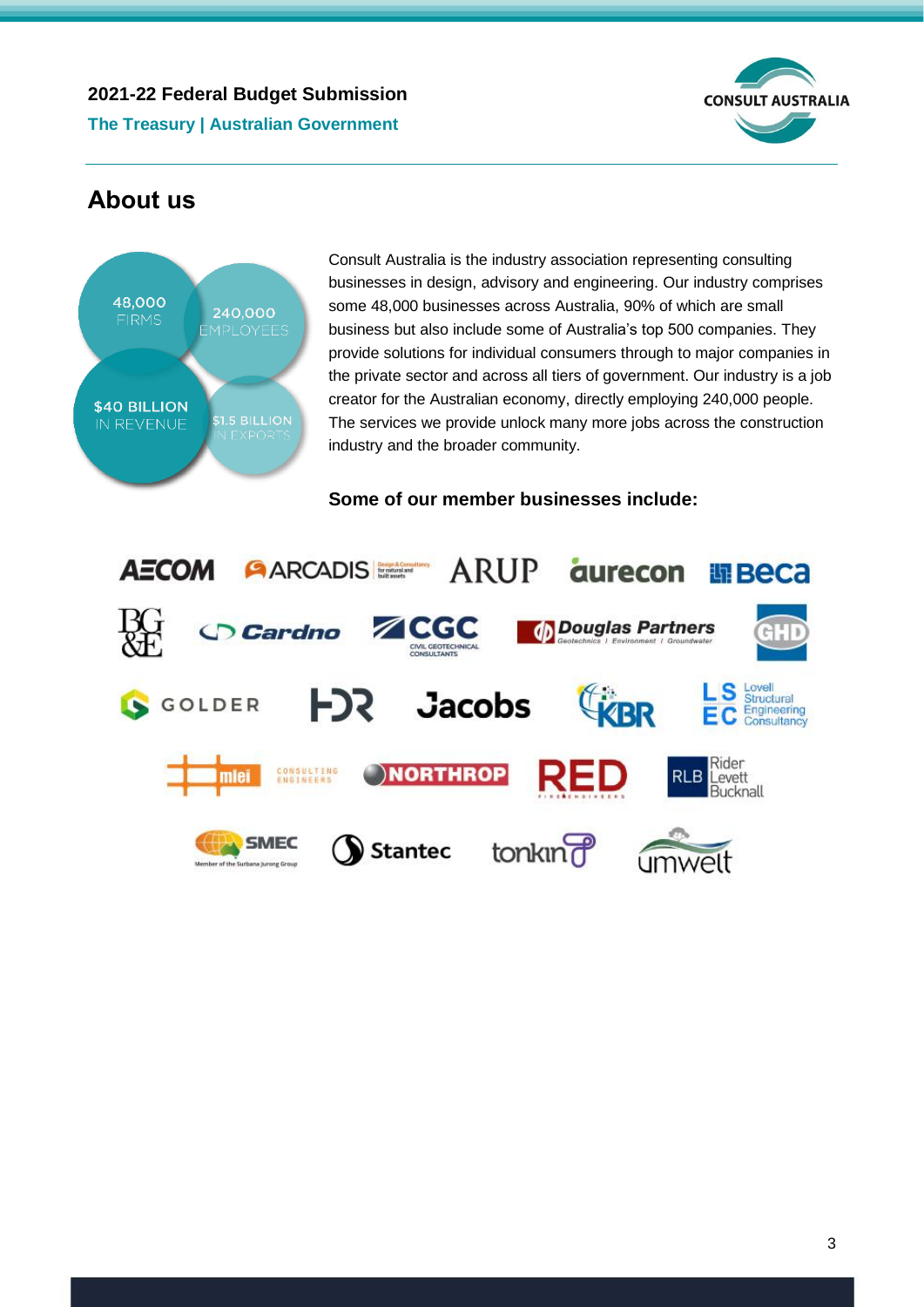# **2021-22 Federal Budget Submission The Treasury | Australian Government**



# <span id="page-3-0"></span>**Summary**

Consult Australia's submission for the 2021-22 Federal Budget seeks to emphasise the importance of infrastructure and built environment projects for improving our economic prosperity, creating thriving communities, and providing valuable links for people and goods. Improving our approach to these projects will have a compounding effect on economic growth across the country, and on the wellbeing of Australians.

However, improving how we deliver projects across the country is not as simple as increasing the total spend. We must continue to improve how we plan, fund, procure, design, and deliver new projects. This must be underpinned by a vibrant workforce with the right capabilities and capacity to meet demands.

The impacts of COVID-19 on the Australian economy are unprecedented. While measures to date have been swift and effective at eradicating the health impacts of the pandemic, Australia now faces a long-term challenge of finding the economic gains and future growth areas needed in the next phase of our response.

The Australian Government is well placed to be a leader in this space, and we strongly support the establishment of the National Cabinet in supporting nationwide response and recovery efforts. The National Cabinet provides an ideal platform for dealing with issues that cross jurisdictions and responsibilities, and some recommendations in our submission highlight potential focus areas in a Federal budget context.

As the industry association representing businesses in design, advisory, engineering and professional services in the built and natural environment sector, our budget submission and recommendations are structured around four priority areas focused on:

- A smart and sustainable infrastructure pipeline;
- Investing in our industry's people;
- Improving procurement practices; and
- An appropriately regulated practice environment.

# <span id="page-3-1"></span>**Recommendations**

In brief, our budget submission includes the following recommendations:

| <b>Pipeline</b>    | •Leverage existing infrastructure governance arrangements to create a smart long-<br>term pipeline of high-value projects<br>. Re-establish an improved asset recycling initiative                                                                              |
|--------------------|-----------------------------------------------------------------------------------------------------------------------------------------------------------------------------------------------------------------------------------------------------------------|
| <b>People</b>      | . Develop measures to tackle skill shortages in the built enironment industry<br>• Adopt practical skilled migration reforms that reduce the burden on industry<br>. Introduce childcare and paid parental leave reforms to create more inclusive<br>workplaces |
| <b>Procurement</b> | • Work with states and territories to improve civil liability legislation across Australia<br>. Improvements to the Australian Consumer Law<br>• Continue funding for the National Centre of Procurement Excellence<br>• Adopt the Model Client Policy          |
| <b>Practice</b>    | • Fund a national government portal for registered practitioners<br>• Adopt better regulation practices                                                                                                                                                         |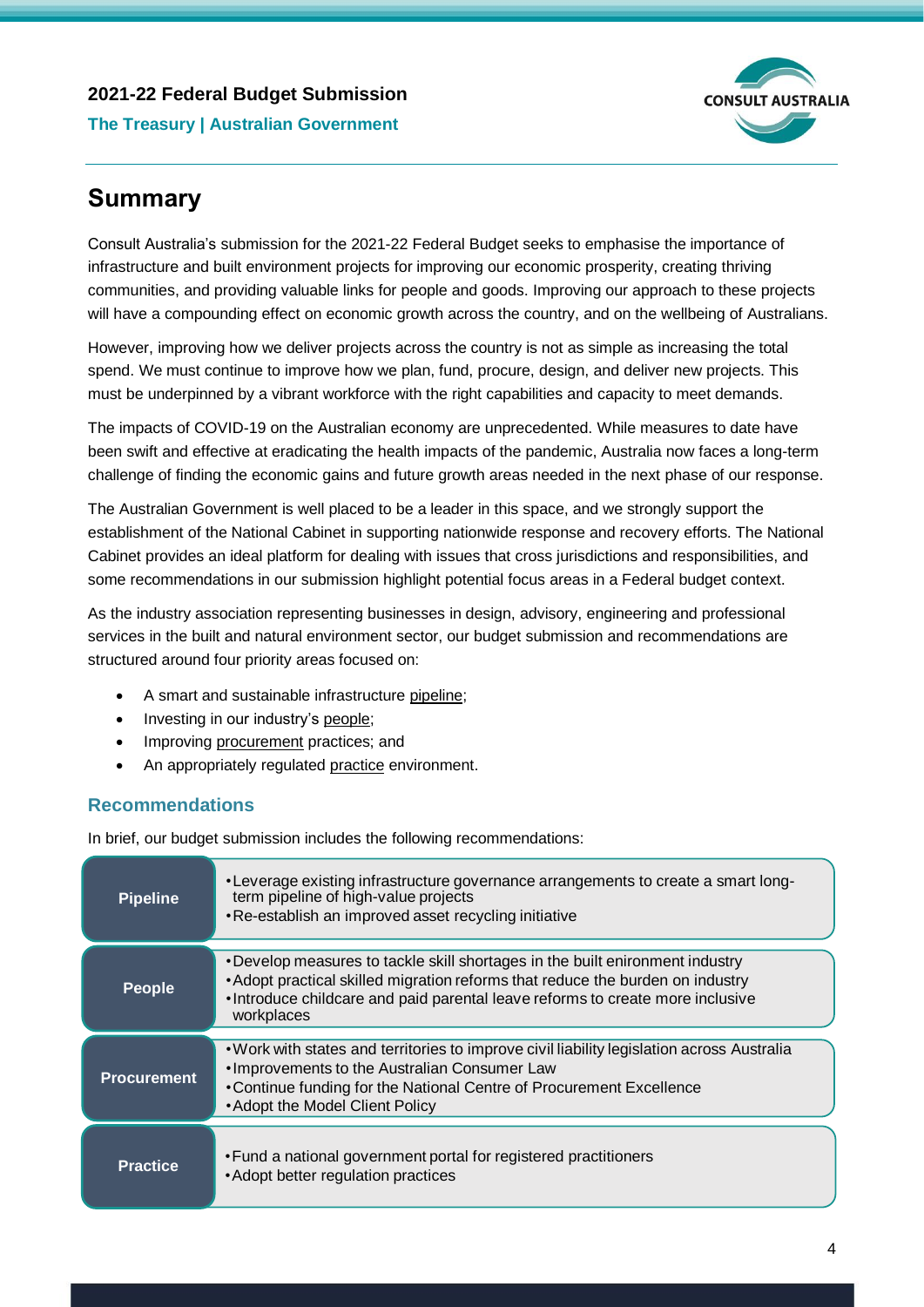

# <span id="page-4-0"></span>**Pipeline – supporting a smart and sustainable long-term pipeline of built environment projects**

#### <span id="page-4-1"></span>**Boost the economy through a high value pipeline of built environment projects**

#### **Infrastructure investment decision-making processes**

*Recommendation 1.1: Ensure all infrastructure announcements in the Federal budget, including the fasttracking of funding for projects, are backed up by existing assessment and prioritisation processes through Infrastructure Australia.*

Increasingly over recent months, the role of infrastructure investments has been rightly described as a critical policy lever to help governments address Australia's economic and social challenges from COVID-19 impacts. This stems from infrastructure and new investments being seen as important enablers of broader economic and social development across the country, rather than seeing these investments as traditional demand-verse capacity and asset-by-asset considerations.

Consult Australia believes this focus on boarder economic and social benefits reinforces why governments should continue to follow robust governance and decision-making processes to inform infrastructure investment decisions. This will maximise investment outcomes, particularly in the context of fast-tracking new projects to stimulate a slowing economy. The capital spend is too often the focus when measuring the benefits from investments or the effectiveness of a government's approach. Instead, we firmly believe infrastructure investment decisions by governments should be centred on how the project will deliver ongoing value to the economy and the community (i.e. the post construction whole of life value), and that this be a key component of the business case assessment.

The Australian Government has made inroads over the past decade establishing Infrastructure Australia as an independent statutory body to audit Australia's infrastructure needs and to provide advice on the priority and effectiveness of project proposals. We believe the Australian Government should ensure Infrastructure Australia is empowered to inform all of the Commonwealth's infrastructure investment decisions through business case assessments for project proposals and through the infrastructure priority list.

Any desire to fast-track the delivery of projects to help boost the economy should not skip or rush these important upfront considerations, as they are critical for ensuring downstream challenges are considered and for ensuring the Commonwealth is supporting a smart long-term pipeline of high-value infrastructure projects.

Additionally, we believe there is a role for the Australian Government to ensure there is an appropriate spread of project types and work packages for businesses of all sizes to benefit or participate in its pipeline of projects. This includes consideration of the size and scale of projects and whether it is more appropriate to break-up mega projects into smaller projects to give smaller businesses the ability to participate to deliver sector-wide productivity. This highlights the need to ensure there is appropriate guidance developed between governments and industry on fast-tracking and packaging projects, and ensuring these align with best practice infrastructure governance arrangements. As such, we believe this should be supported by Infrastructure Australia through their current work on industry capacity.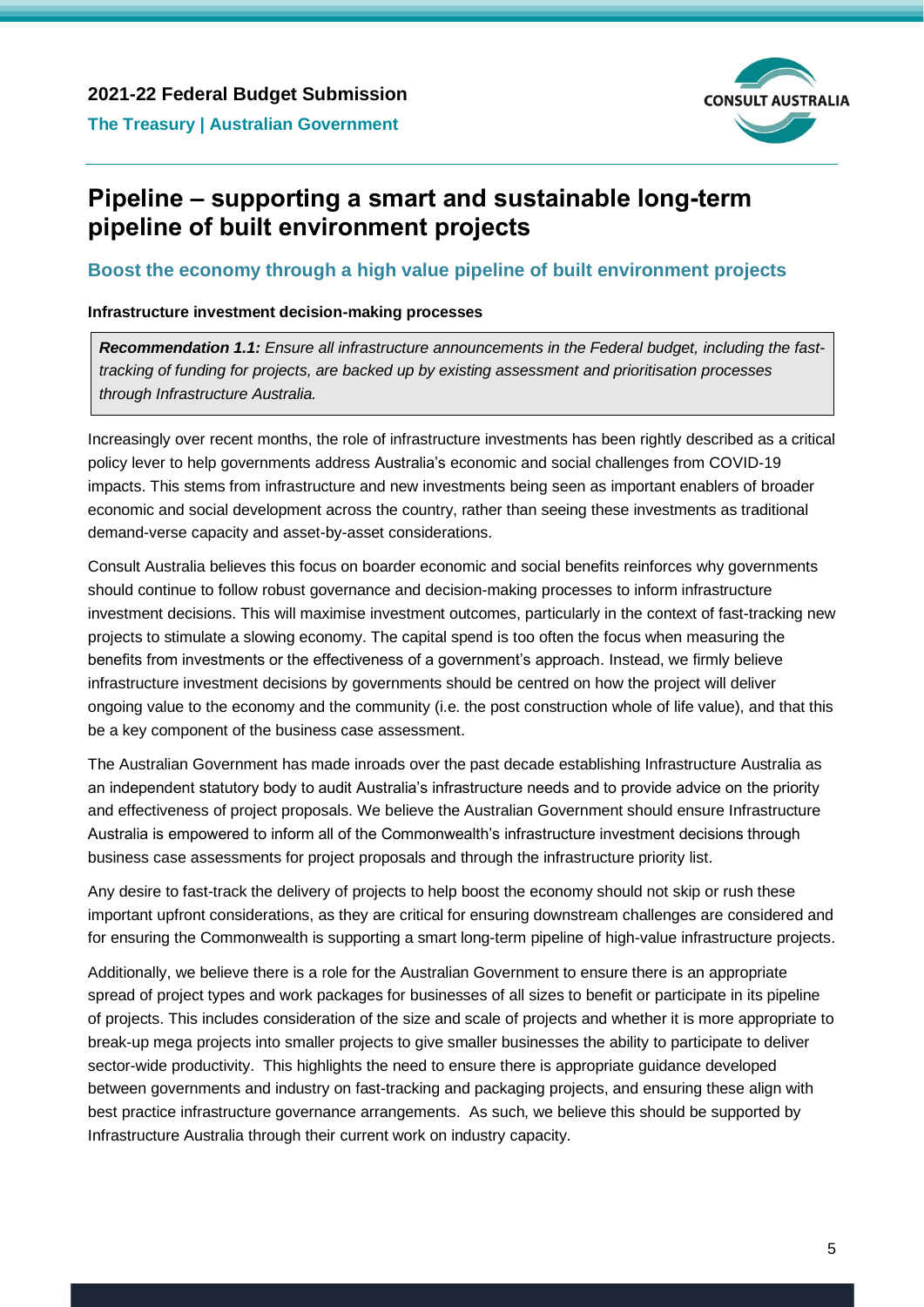

#### **The Treasury | Australian Government**

#### **A business case-led approach to shore up new waves of projects**

*Recommendation 1.2: Provide funding to support the development of more infrastructure business cases by state and territory governments to shore up new waves of projects in the long-term pipeline beyond the next six to twelve months.*

The Australian Government has played a critical role in supporting the economic response and recovery to COVID-19 over recent months. In addition to the JobKeeper scheme and other measures designed to cushion business impacts, the Australian Government has also brought forward funding for a range of shovel ready projects from the long-term pipeline of infrastructure. These decisions have significantly helped the broader construction industry.

Going forward, the Australian Government should be mindful of the potential for a flash-burn effect in the construction market. An ongoing approach that focuses exclusively on bringing forward shovel ready projects means capacity could be quickly exhausted by delivering projects at pace now, and substantially reducing the forward pipeline of new projects in the medium to long-term. As such, stimulus should not just look at moving projects forward in the pipeline, but also new waves of projects in the forward pipeline to support growth and productivity objectives to sustain the economy beyond the next six to twelve months.

We therefore encourage the Australian Government to now take a business case-led approach to Australia's response and recovery efforts by developing a new wave of sound investment proposals that will shape the country in a post-COVID-19 world. Sound investment proposals underpinned by business cases that inform project selection is the best way for the Australian Government to maximise the social and economic benefits from stimulus targeting the pipeline.

Investing in business cases also creates jobs. We estimate the labour multiplier (i.e. jobs created) from government investments in business case developments is 11 jobs per million for a typical project.<sup>1</sup> This compares favourably to estimates for the labour multiplier for construction activities, which can be around four to seven jobs per million investment.

#### **Creating the conditions for a strong pipeline of private sector projects**

*Recommendation 1.3: Increasing private sector investment appetite and business confidence in the construction industry by reviewing and reforming the regulatory and taxation tools available to governments. This work should be led by the Australian Government to ensure there is a consistent and national approach across all levels of governments.*

It is becoming increasingly clear that one area significantly impacted by COVID-19 is private sector investment confidence in new property projects. 98 per cent of our members who are currently experiencing a reduction in work due to the pandemic said this downturn relates to privately funded projects. Furthermore, 64 per cent of our members noted their reduction relates to a downturn in commercial building projects and 54 per cent for residential projects. Many also noted that a reduced six-month outlook for these projects types is of significant concern for their business.<sup>2</sup>

<sup>1</sup> Consult Australia briefing note, Labour multiplier from investments in business cases (June 2020)

<sup>2</sup> Consult Australia, [COVID-19 pulse survey \(June 2020\)](https://www.consultaustralia.com.au/docs/default-source/policy/consult-australia-report---covid-19-pulse-survey-resultsE42E2AE6D553.pdf?sfvrsn=0)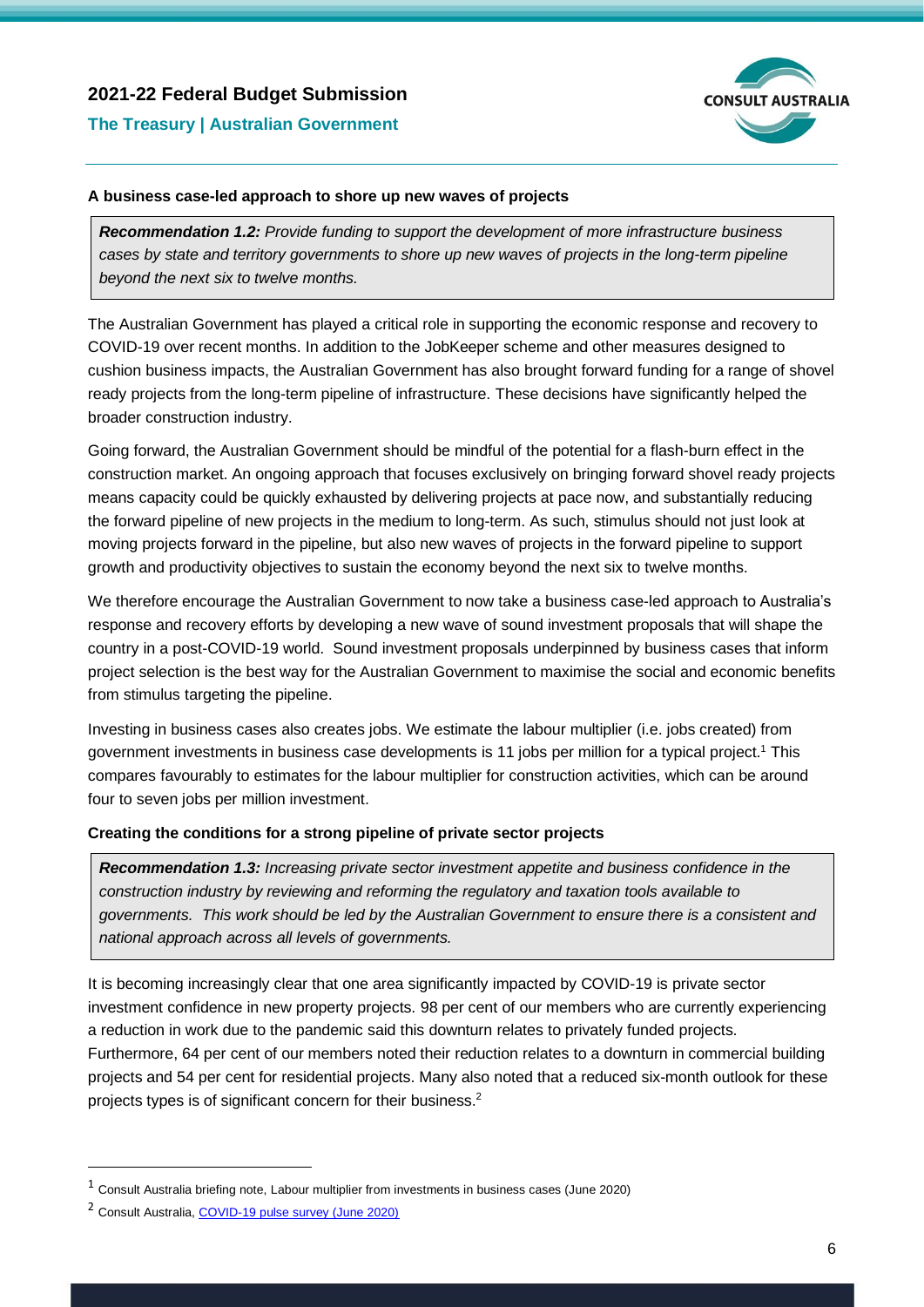

#### **The Treasury | Australian Government**

We estimate that the pipeline of work for our industry is broadly made up of a 50/50 split between private and public funded projects, so this reduced confidence has substantially contracted the pipeline.

This sharp decline has impacted small and medium enterprises in particular because fewer participate in projects funded by governments.

While governments could address this abeyance in investment by targeting project types using similar capabilities (such as school and health facility upgrades), we also believe all levels of governments have a number of policy levers relating to taxation and regulations that could also increase the private sector investment appetite in this space. One area that we believe is worthy of investigation by governments is property taxes and development charges.

While many of these taxes and development charges are state and territory matters, we believe the Prime Minister's recent work establishing a true National Cabinet provides an ideal platform to review how these arrangements could be improved in a nationally consistent manner. Given the interrelated nature of taxes and the impacts an inconsistent approach can have on other arrangements such as GST revenue, it is critical that governments work together to develop a solution to how property tax reform can attract further private sector investment in this sector.

An obvious solution that has been discussed in detail over recent decades is a nationally consistent land tax that replaces stamp duty and local council rates. We believe this is an appropriate starting point, coupled with more flexible development charges that can also be used to incentivise investments, and governments should focus on how these solutions can be implemented. These types of reforms can help put Australia in a good position to deal with the ongoing challenges from COVID-19 impacts, and at the same time enable state and territory governments to step up their responses further by having a stable revenue stream.

### <span id="page-6-0"></span>**Re-establish an improved asset recycling initiative**

*Recommendation 1.4: An asset recycling initiative be re-established. Incentive payments for states and territories under the new initiative should no longer be based on asset transfer prices or a 'first come, first served' approach, and instead be based on an assessment of asset transfer conditions.*

The Australian Government has an important role to play in driving consistent reform across the country to improve how states and territories plan, deliver and manage infrastructure assets. As highlighted by Infrastructure Australia, the Australian Government is best placed to address the current 'vertical fiscal imbalance' between jurisdictions by using its responsibility to address disparities (through funding allocations) as a tool for implementing reform.<sup>3</sup>

It is also important to note that the Australian Government, or Australian governments, cannot fund our economic recovery from COVID-19 impacts alone, and attracting private sector involvement and investment in these efforts needs to form part of this mix. Asset recycling provides one sustainable and proven option to help governments invest more in infrastructure and to use these investments to help stimulate the economy. To this end, we believe the Australian Government should promote asset recycling as an important reform to help states and territories unlock capital from balance sheets, to fund additional infrastructure, and to use these investments to help drive the economic recovery from COVID-19.

<sup>&</sup>lt;sup>3</sup> Infrastructure Australia, [Making reform happen: using incentives to drive a new era of infrastructure reform \(2018\)](https://infrastructureaustralia.gov.au/policy-publications/publications/making-reform-happen.aspx)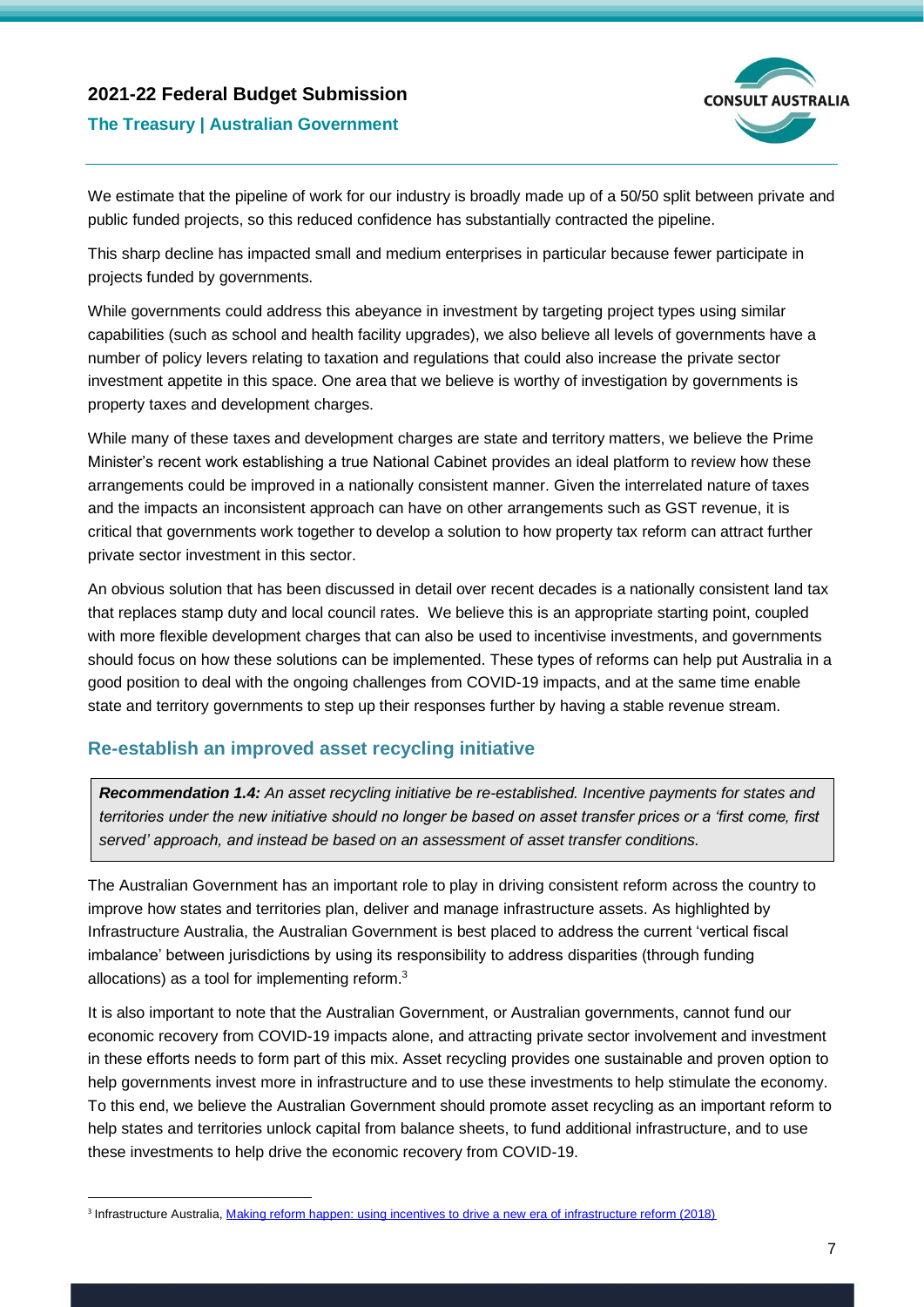

#### **The Treasury | Australian Government**

An asset recycling approach needs a consistent structure and be designed for success. From experiences over recent years, we believe a key learning is that asset recycling does not lead to successful outcomes by default. There are numerous examples that point to successful and unsuccessful approaches to asset recycling. It is the unsuccessful examples that highlight our concern with the design of the Australian Government's previous asset recycling initiative, which was heavily focused on upfront asset transaction prices and did not focus enough on ongoing asset transfer conditions. We believe this creates a risk of a race to the bottom where impacts on service outcomes and ongoing public benefits are not sufficiently considered.

Consult Australia therefore recommends the Australian Government re-establish a new and improved asset recycling initiative to improve the approach and to encourage consistency across the country. The initiative should be designed around the below principles.

- Increase the appetite of states and territories to explore asset recycling as an option to fund additional infrastructure needs.
- Encourage a nationally consistent approach to asset recycling focused on improving service outcomes for users, delivering tangible public benefits, aligning with national interests, and ensuring no jurisdiction is left behind from a structural infrastructure funding gap.
- Include a national position on appropriate asset recycling by asset type and transfer conditions, to influence the approach taken by states and territories.
- Require states and territories to reinvest all proceeds from asset transfers into new infrastructure to be eligible for incentive payments.
- Incentive payments should not be based on or linked to asset transfer prices. Instead, incentive payments should be based on an assessment against the Australian Government's position on appropriate asset recycling. This will discourage any desire to maximise the upfront value of an asset at the expense of transfer conditions.
- Encourage the uptake of new technology to manage assets more efficiently and to improve the user experience through asset transfers.
- Include balance across states and territories with incentive payments. The initiative should no longer be a 'first come, first served' approach, and could instead be limited by caps for each jurisdiction.

A new asset recycling initiative should also include funding for Infrastructure Australia to work with states and territories to identify assets appropriate for recycling, and to help determine any regulatory structures or transfer conditions required to limit negative outcomes. Other support could include helping states and territories develop a better understanding of the full lifecycle of assets to better understand future costs.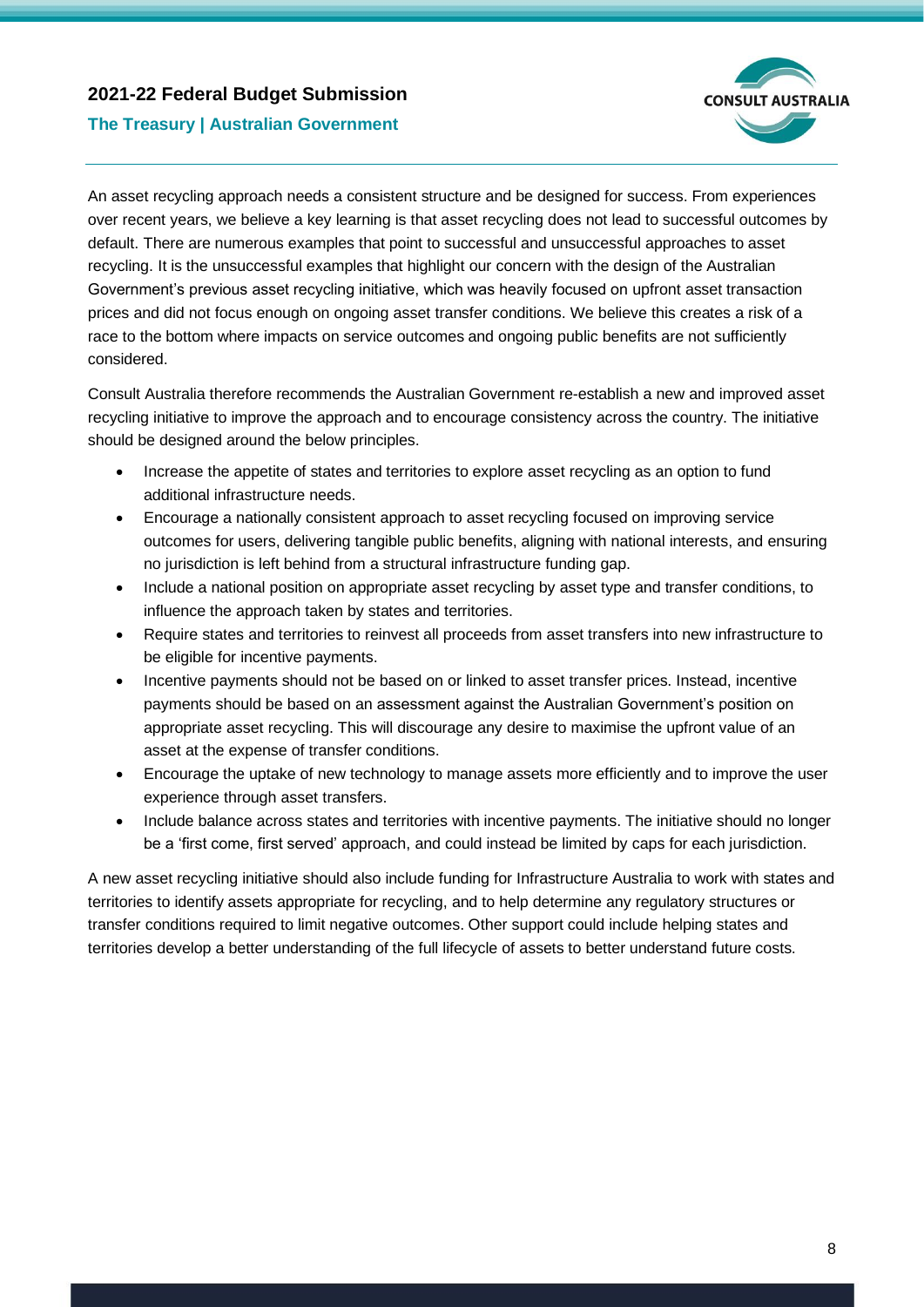

# <span id="page-8-0"></span>**People – a sustainable workforce and vibrant workplaces for consulting firms in the built environment sector**

#### <span id="page-8-1"></span>**Addressing skill shortages and gender diversity challenges in the built environment**

The built environment industry has long experienced systemic skill shortages in key employment disciplines such as civil and structural engineering, and in senior roles requiring extensive experience. Some of these skill shortages and their impacts are outlined in our [recently released report](https://www.consultaustralia.com.au/home/support-business/compare-and-benchmark/skills-survey) on the topic.

From our perspective, our industry has over recent decades struggled to develop the professional skills and experiences needed to meet demand, and the size of the future **STEM** talent pipeline from the education system is a factor behind this. The problem is then exacerbated during periods of elevated infrastructure investments and through procurement practices that focus too much on lowering costs rather than investing in long-term capabilities. This makes our industry vulnerable to prevalent skill shortages, particularly in the current environment when the problem cannot be partly addressed through skilled migration.

Our budget submission makes three recommendations on different aspects relating to skill shortages in our industry in addition to separate recommendation on skilled migration – these focus on retaining and attracting talent, creating more career pathways in the industry through STEM short programs, and a deep dive on the gender diversity challenge specifically to women and girls in engineering and construction.

#### **Growing the built environment workforce through a retention and attraction scheme**

*Recommendation 2.1: To create a retention and attraction scheme for the built environment workforce in partnership with industry, and to complement this scheme with targeted initiatives focused on addressing skill shortages through the broader workforce.*

While education and skilled migration will have key roles to play in addressing skill shortages in Australia, particularly over the longer term, the impacts can be reduced through an industry-wide focus on retaining and re-attracting talent. This focus is something that we believe could be supported by the Australian Government because it aligns well with the JobMaker plan and current infrastructure investment objectives.

The United Kingdom's [Construction Talent Retention Scheme](https://www.trs-system.co.uk/construction/for_employers) (CTRS) provides a good industry and government partnership model that could be used as a template with a package of other supporting measures to help proactively sustain and grow the workforce in Australia. The CTRS was developed as an early response to COVID-19 impacts on the UK workforce, however from our perspective it also provides a useful platform to respond to skill shortages and to prime the industry for an upswing from economic recovery efforts.

We also believe an Australian approach to a talent retention and attraction scheme needs to be complimented with a package of other proactive and targeted measures to address skill shortages. These could include:

- Creating incentives to attract people back to the industry particularly for talent in areas of need
- Providing support to individuals who are looking for new opportunities in the industry Infrastructure Australia's research highlights that a project-based workforce can hinder attraction and retention, 4

<sup>4</sup> Infrastructure Australia, Australian Infrastructure Audit 2019 – [Industry efficiency, capacity and capability](https://www.infrastructureaustralia.gov.au/sites/default/files/2019-08/industry_efficiency_capacity_and_capability_-_2019_australian_infrastructure_audit.pdf)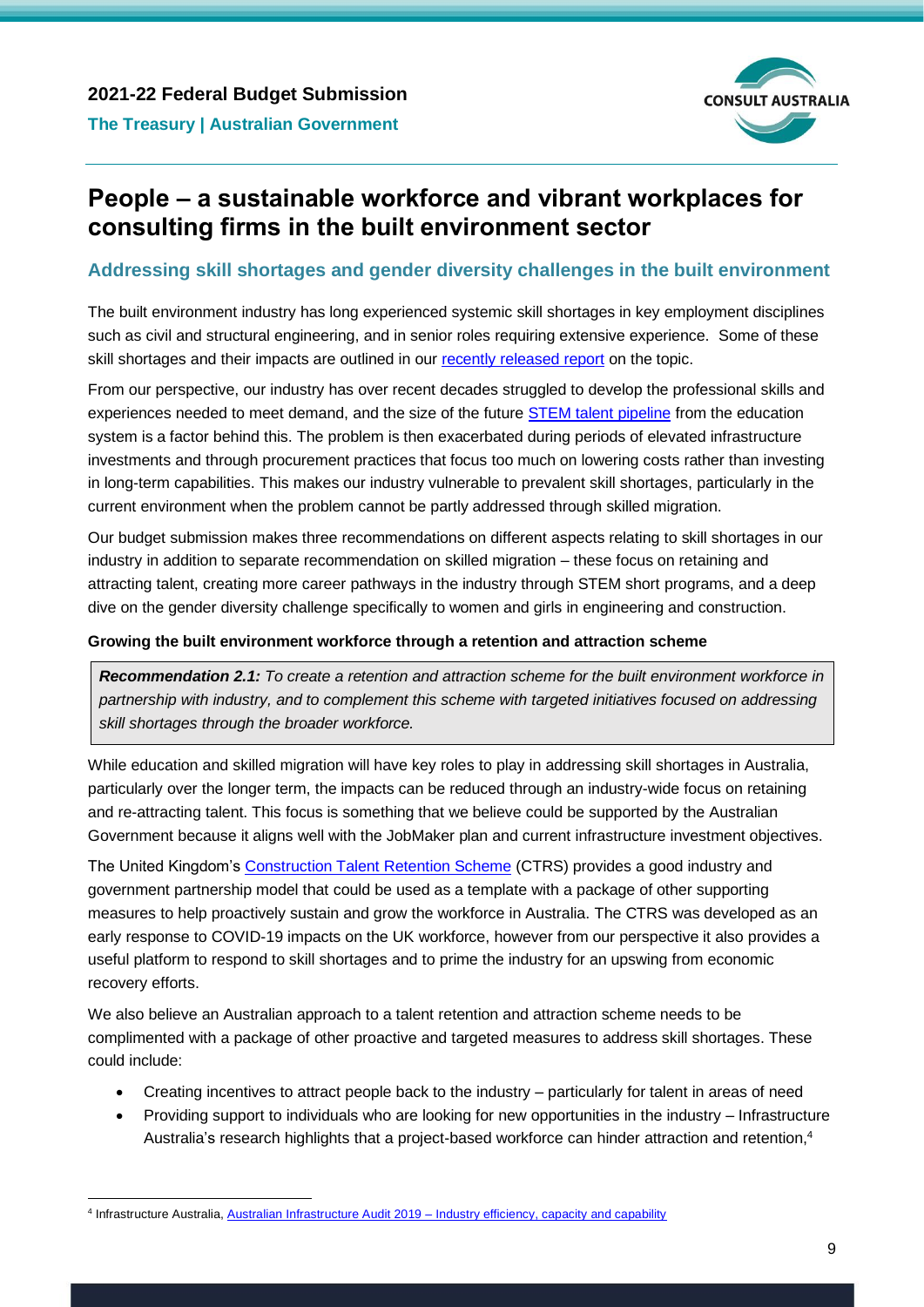

#### **The Treasury | Australian Government**

and an industry-wide approach to address leakage from project to project could help address this challenge

- Supporting alternate career pathways into and within the industry such as through scholarships, and the development and recognition of formal short courses to enable people to upskill (as highlighted in the recommendation below)
- Investigating how attraction and retention correlates to culture, working practices, and procurement arrangements, and addressing this through meaningful and measurable action
- Marketing campaigns that showcase careers and opportunities in the built environment industry

#### **Boosting the built environment future talent pipeline through STEM short program**

*Recommendation 2.2: Investment in short programs to strengthen Australia's future talent pipeline for engineering and other STEM-related occupations.*

We believe further investment in, and the promotion of, short programs by the Australian Government could help increase the technical skills and experience of potential candidates that industry is seeking from the Australian market. There are already some excellent government initiatives that could be taken and applied to the areas where skill shortages are most prevalent such as civil and structural engineering.

The existing short program between th[e Australian Government and RMIT for block-chain technology](https://www.industry.gov.au/data-and-publications/australias-tech-future/skills/what-is-the-government-doing-in-skills) is a great initiative that could be replicated and focused on technical skills in engineering. Further, programs such as th[e NSW Government Infrastructure Traineeship](https://education.nsw.gov.au/public-schools/career-and-study-pathways/infrastructure-traineeships) could be rolled out as short programs providing both entry-level and mid-level candidates an opportunity to gain practical industry experience while undertaking tertiary education.

The benefits of short programs in this context include but are not limited to:

- An opportunity for applicants to upskill who have the knowledge required but need further technical skills training
- An opportunity for candidates to upskill in a short period of time which in turn would provide an efficient pipeline of increased talent
- An opportunity for school leavers to undertake STEM subjects they did not undertake during their schooling but require as a prerequisite for STEM degrees and careers
- An opportunity for industry to work with the Australian Government to build short programs that meet the needs of the profession by ensuring practical experience is part of the program – this could also help bridge the gap for many engineers who are degree qualified, and for some have experience, in other countries but struggle to meet local work requirements

Consult Australia welcomes any opportunities to work in partnership the Australian Government to address industry-wide skill shortages, particularly through the education system and creating alternate career pathways.

#### **Promoting greater gender diversity in engineering and construction**

*Recommendation 2.3: Complementing the Australian Government's existing women in STEM initiatives with targeted efforts focused on engineering and the broader construction industry.*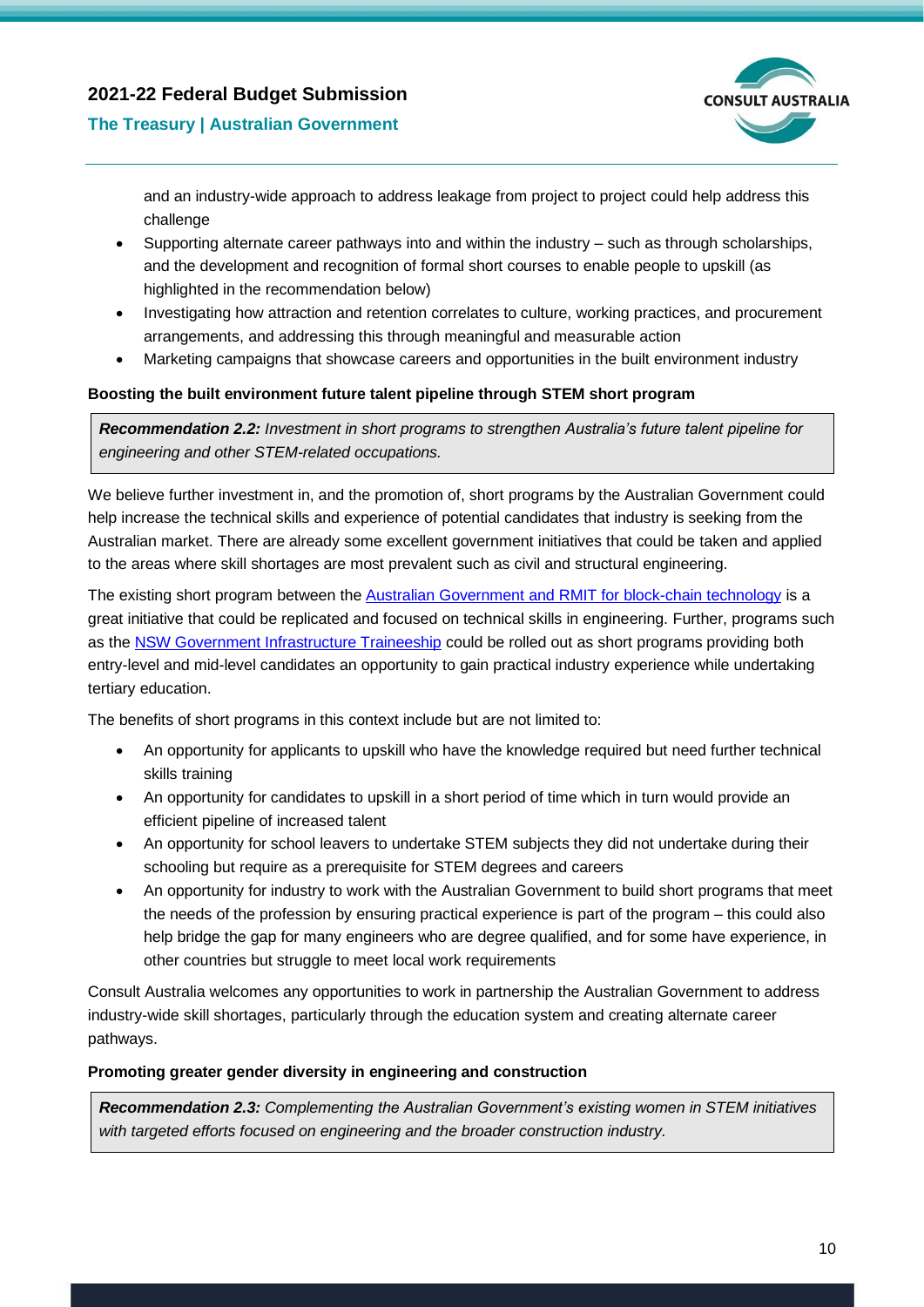

### **The Treasury | Australian Government**

Engaging with undiscovered talent is crucial as Australia seeks to recover from the impacts of COVID-19. With this in mind, Consult Australia encourages the Australian Government to dive deeper into STEM gender diversity by focusing current campaigns on when gaps are greatest and in areas of industry skill shortages.

Current initiatives such as the Women in STEM Ambassador and STEM Superstars have proven highly successful in engaging and encouraging females to pursue STEM education and careers. However, we do believe they have in parts been weighted towards promoting science and academic opportunities, and we therefore encourage more initiatives targeted at engineering and related disciplines, which create pathways into design, advisory, and engineering careers. An increased focus on these areas will help increase female participate in our industry.

The Commonwealth Department of Industry reported in the *[Advancing Women in STEM strategy](https://www.industry.gov.au/sites/default/files/March%202020/document/advancing-women-in-stem-strategy.pdf)* that only 28% of female students surveyed were interested in engineering. This was compared to 61% in science, 54% in technology and 45% in mathematics<sup>5</sup>. Further, the **Office of the Chief Scientist** reports that only 14% of female undergraduates were undertaking engineering degrees. This was in comparison to 33% in maths, 36% in earth sciences, 42% in chemistry, 51% in agriculture and environment, and 59% in biology. Postgraduate degrees also reported low numbers with 21% of females surveyed undertaking a postgraduate in engineering in comparison to 35% undertaking maths, 48% in earth sciences, 42% in chemistry, 54% in agriculture and environment and 57% in biology.

Th[e Office of the Chief Scientist](https://www.chiefscientist.gov.au/sites/default/files/2020-07/australias_stem_workforce_-_final.pdf) has also documented the gender distribution of STEM qualified females in senior occupations. Of those that were VET qualified, 4% were employed in engineering senior positions with 3% being managers and only 1% being executives. This was in comparison to 56% employed in natural and physical sciences, 21% employed in agricultural and environmental science, and 19% employed in information technology. Of those that were university qualified, 15% were employed in engineering senior positions with 11% working as managers and 6% as executives. This was in comparison to 49% employed in science, 42% employed in agricultural and environmental science, 22% employed in information technology and 39% employed in mathematics<sup>6</sup>.

These statistics emphasise that many engineering fields continue to lag behind other STEM disciplines. Consult Australia would welcome opportunities to engage further with the Australian Government to discuss potential initiatives that could make a difference in engineering and related disciplines. No one stakeholder can improve the above statistics alone and Consult Australia is committed to a collaborative effort in improving gender diversity in our industry.

### <span id="page-10-0"></span>**Practical skilled migration reforms that reduce regulatory burdens on industry**

Given some of the recent changes to Australia's immigration system and the significant impact of COVID-19 on various visa programs, Consult Australia believes the time is right to investigate a range of practical and targeted improvements to current arrangements. Efforts to improve the skilled migration processes for industry and their responsiveness to emerging skill demands will ensure the system is well placed to play a key role in driving the next phase of Australia's recovery from COVID-19. We have a golden opportunity to put in place reforms that will enable the skilled migration system to have a positive impact on Australia's

<sup>&</sup>lt;sup>5</sup> Department of Industry, Science, Energy and Resources, [Advancing Women in STEM](https://www.industry.gov.au/data-and-publications/advancing-women-in-stem-strategy) (2019)

<sup>&</sup>lt;sup>6</sup> Office of the Chief Scientist[, Australia's STEM Workforce \(2020\)](https://www.chiefscientist.gov.au/news-and-media/2020-australias-stem-workforce-report)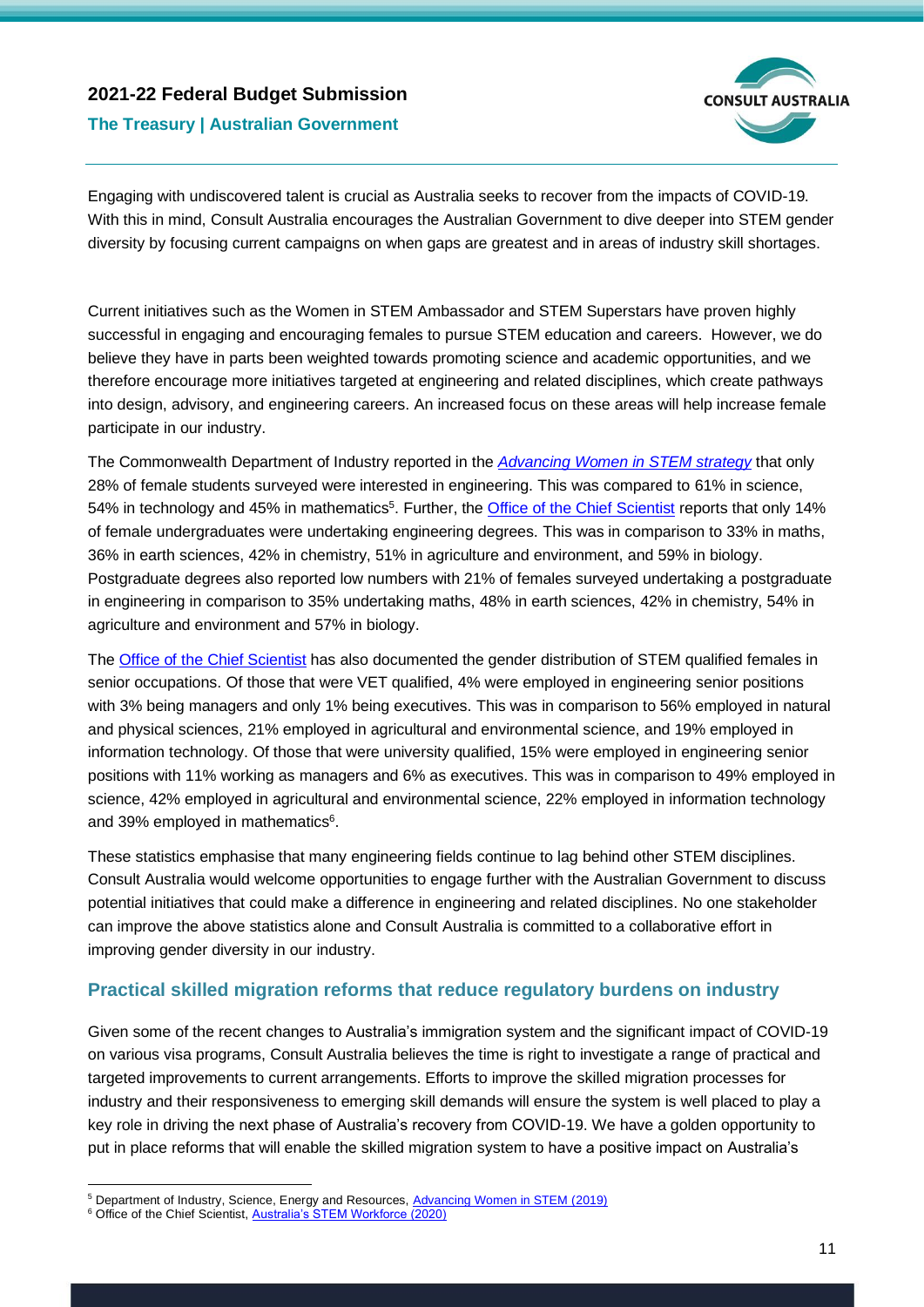

**The Treasury | Australian Government**

productivity demands and to lead Australia's economic recovery when immigration is able to return in large numbers.

Feedback from Consult Australia members has consistently highlighted the complexity and confusion surrounding the Commonwealth's current skilled migration arrangements. This is a deterrence for many businesses to use the visa system, which ultimately leads to a negative outcome on the Australian economy by limiting growth opportunities when skills are not readily available on the domestic market. This demonstrates a need for Government to provide greater education and guidance in order to clarify the new policies and dispel any misconceptions.

#### **Industry Outreach Initiative**

*Recommendation 2.4: Re-introduce the Department of Home Affairs' industry outreach initiative.*

We believe there is an important role for the Department of Home Affairs to provide direct assistance to industries experiencing skills shortages to help educate and navigate the skilled migration system. A support program previously existed when shortages were experienced during the mining boom – the Industry Outreach Officer initiative. Consult Australia was a beneficiary of the program and an immigration officer was seconded to assist our membership during the height of the skills shortage between 2005 and 2014.

We see a strong case to reinstate this program to help address the increasing skills gap in our sector from the current 'infrastructure investment boom'.

During the mining boom, our sector experienced significant skills shortages and the professional relationship built between industry outreach officers and our member firms was a key success factor in meeting demands. A detailed understanding by the Department of the key skills issues facing our member firms, particularly an increased reliance on specialist engineers and other technical professions, helped ensure that our skilled migration needs were efficiently met. This included a threefold increase in those on temporary visas from 2,260 in 2003-04 to 6,940 in 2010-11.

The reintroduction of the Industry Outreach Officer initiative should focus on sectors that the government anticipates will play a role in increasing the productivity of the economy as part of the COVID-19 recovery, and where additional support to address systemic skills shortages is in the national interest. This more tailored approach to the previous initiative recognises the need to apply fiscal discipline, but also recognises the benefits of supporting industry sectors like ours that are key to driving economic growth.

#### **Subclass 400 visa improvements**

*Recommendation 2.5: Deliver improvements to the subclass 400 visa to increase its relevance for project-based sectors.*

The ability for Consult Australia's members to access the global workforce is a competitive advantage for Australia, and this need will only increase in a post-COVID-19 world.

In the future, many of our members will require the ability to quickly and easily bring in resources, including global experts, to support project requirements, knowledge transfer, training, and teamwork across multinational businesses. Temporary skilled migration arrangements are essential for this global movement.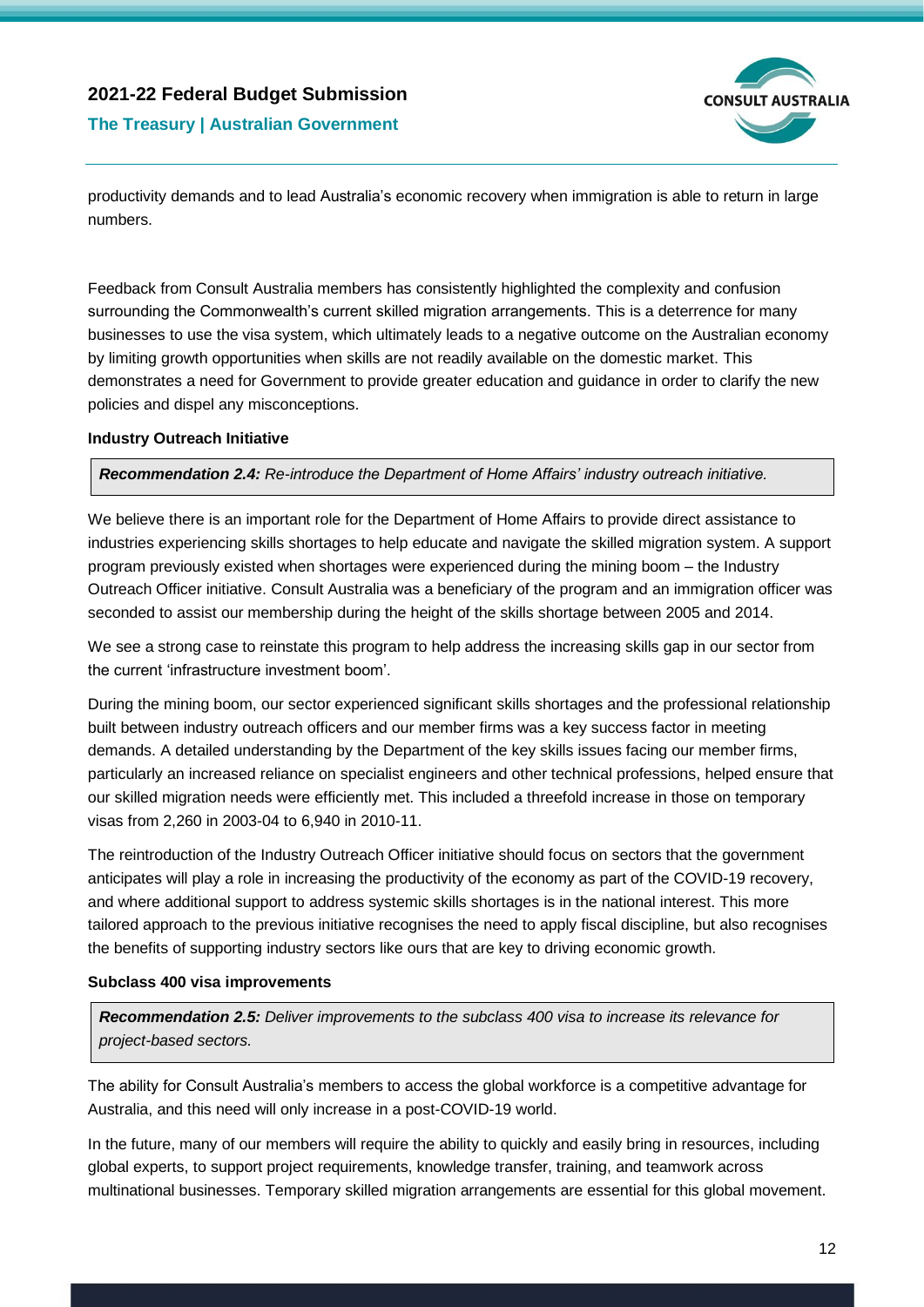

#### **The Treasury | Australian Government**

Required travel patterns of specialist staff in our sector are not suited to the business visitor visa program as they are involved in substantive work. The typical travel patterns for specialist staff in our sector are:

- Short-term assignments of three to 12 months. These short stays arise particularly in project-based sectors which require a concentrated period of work and no intention for the employee to seek to reside in Australia permanently; and
- Short visits of only a few days or weeks each time, but constantly or regularly over a long-term period and involving substantive work.

Short-term specialised services have the potential to deliver significant benefits to infrastructure and other built environment projects across Australia. We see a strong rationale for the Department of Home Affairs to facilitate and support access to global expertise, particularly for skills not readily available.

The subclass 400 visa has the potential to be an essential tool for enabling consulting firms in the built environment sector to access specialised experts from the sector's globalised workforce. However, due to the current policy settings of this visa, travel patterns for short-stay specialists are directed to the subclass 482 visa (temporary skill shortage) which includes arrangements that are too onerous for the length of stay involved.

At the same time, processing of subclass 400 visa applications is slow and convoluted because documentary requirements are inconsistent from post to post, processing times are not sufficiently responsive to business needs.

In addition to improving the conditions for the subclass 400 visa, Consult Australia believes processing times should be reduced to 48 hours by adopting a risk-tiering approach to processing applications that negate the need for assessing every aspect of an application, and by implementing a 'trusted user' or accredited status for businesses with a sound compliance history.

### <span id="page-12-0"></span>**Childcare and paid parental leave reforms to create more inclusive workplaces**

*Recommendation 2.6: Adopt the Grattan Institute's recommendations on more affordable childcare to boost female workforce participation.*

*Recommendation 2.7: Increase the flexibility and equitability of the Commonwealth's paid parental leave scheme.* 

#### **Affordable childcare**

Consult Australia believes there is a strong case, and a number of significant downstream benefits relating to improving gender diversity in the workplace by improving arrangements for the Commonwealth's childcare subsidy.

Measures such as this that increase and better enable workforce participation for parents will positively impact the Australian economy and will help tackle some of the diversity and inclusion challenges facing many sectors.

The Grattan Institute recently published a paper on this topic titled *[Cheaper childcare: a practical plan to](https://grattan.edu.au/wp-content/uploads/2020/08/Cheaper-Childcare-Grattan-Institute-Report.pdf)  [boost female workforce participation](https://grattan.edu.au/wp-content/uploads/2020/08/Cheaper-Childcare-Grattan-Institute-Report.pdf)*. This outlines that an additional \$5 billion investment by the Commonwealth on the childcare subsidy, coupled with practical reforms, would result in a \$11 billion increase in GDP from an increase in workforce participation.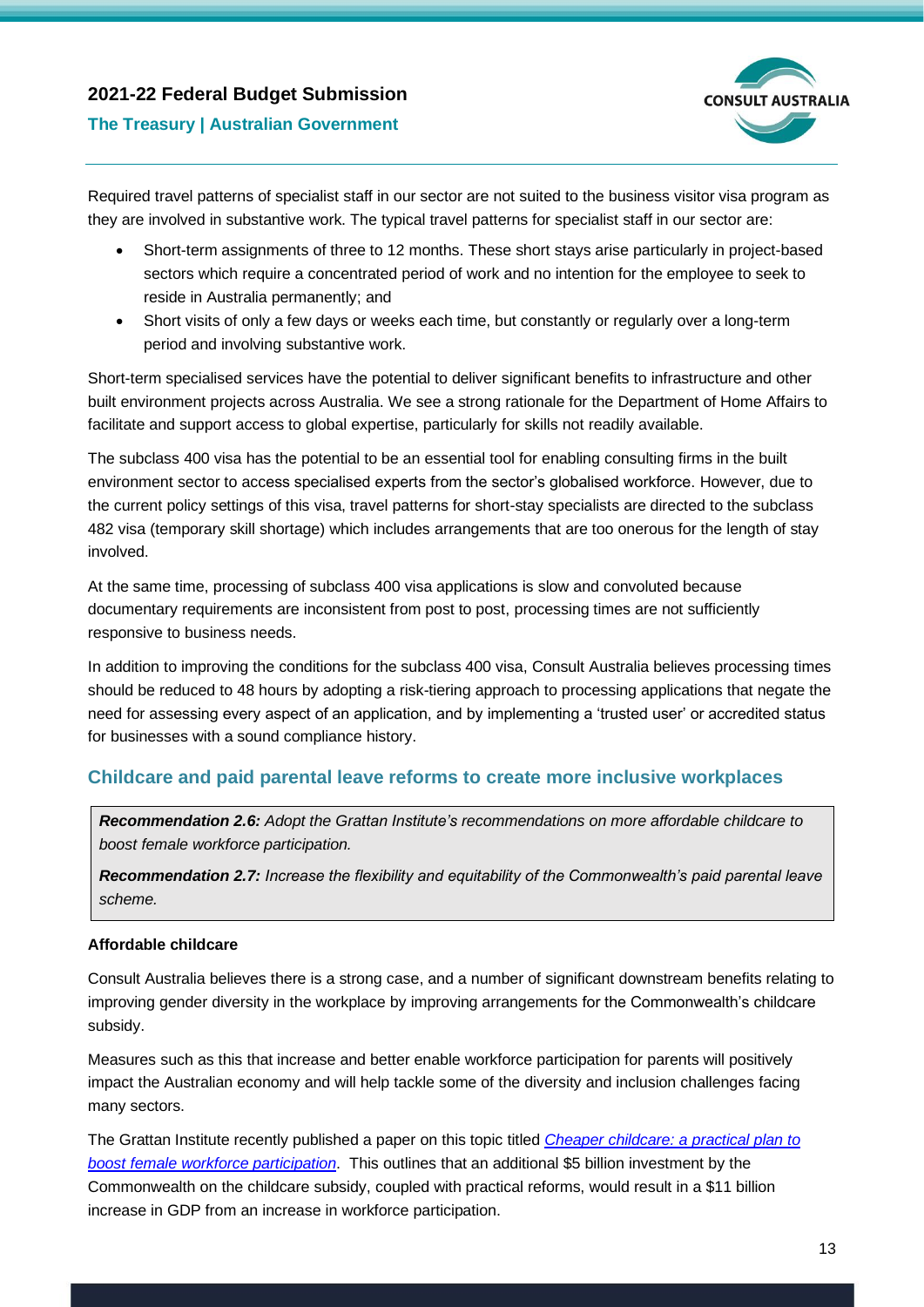# **2021-22 Federal Budget Submission The Treasury | Australian Government**



To achieve this outcome, this paper recommends:

- The subsidy for low-income families should be raised from 85 per cent to 95 percent, gradually tapering downwards as a percentage for households with income above \$68,000;
- The annual cap that limits the dollar amount that can be claimed per child for families with income higher than \$188,163 (to \$10,373 per child in any one year) should be removed.

While women's workforce participation rate is at an all-time high (at 59 per cent), Australia has one of the highest proportions of women working part-time at 68 per cent.<sup>7</sup> This represents the fourth highest women's part-time employment rate in the world,<sup>8</sup> which we believe can be attributed to limited access to affordable childcare.<sup>9</sup>

While the Australian Government has addressed some of these concerns in 2018 reforms and in response to COVID-19 impacts, we believe additional and permanent steps can be taken to make it more attractive for primary carers to re-enter the workforce. As such, Consult Australia supports the recommendations put forward in the recent paper by the Gratton Institute.

#### **Equitable paid parental leave scheme**

When compared to paid parental leave schemes in other countries in the OECD, Australia's arrangements can be described as more gendered and less generous. For example, the Commonwealth's paid parental leave scheme offers 18 weeks paid leave at the rate of the national minimum wage for the primary carer (which is usually the mother) and 2 weeks paid leave at the rate of the national minimum wage for the secondary carer (which is usually the father).

This compares to a total of 35 weeks of paid leave in Canada (with pay at a certain percentage of their income) and 37 weeks in the United Kingdom (at a base pay or 90 per cent of their income, whichever is lowest), which can be used by either parent or shared between parents.

Consult Australia believes there is a strong case to update the Commonwealth's paid parental leave scheme to be similar to Canada and the United Kingdom at a minimum. A focus should be on increasing the flexibility and equitability of how leave is divided between carers (and how caring and carers are defined), and potentially separating upfront maternity leave entitlements (i.e. giving birth) with ongoing caring leave entitlements. These new arrangements would also negate the need for current secondary carer leave entitlements.

<sup>&</sup>lt;sup>7</sup> McKinsey & Company, [How advancing women's equality can add \\$12 trillion to global growth \(2015\)](https://www.mckinsey.com/featured-insights/employment-and-growth/how-advancing-womens-equality-can-add-12-trillion-to-global-growth)

<sup>&</sup>lt;sup>8</sup> OECD data, **Part-time employment rate (2017)** 

<sup>&</sup>lt;sup>9</sup> The Centre for Independent Studies, [Research report: Why childcare is not affordable \(2018\)](https://www.cis.org.au/app/uploads/2018/08/rr37-snapshot.pdf?)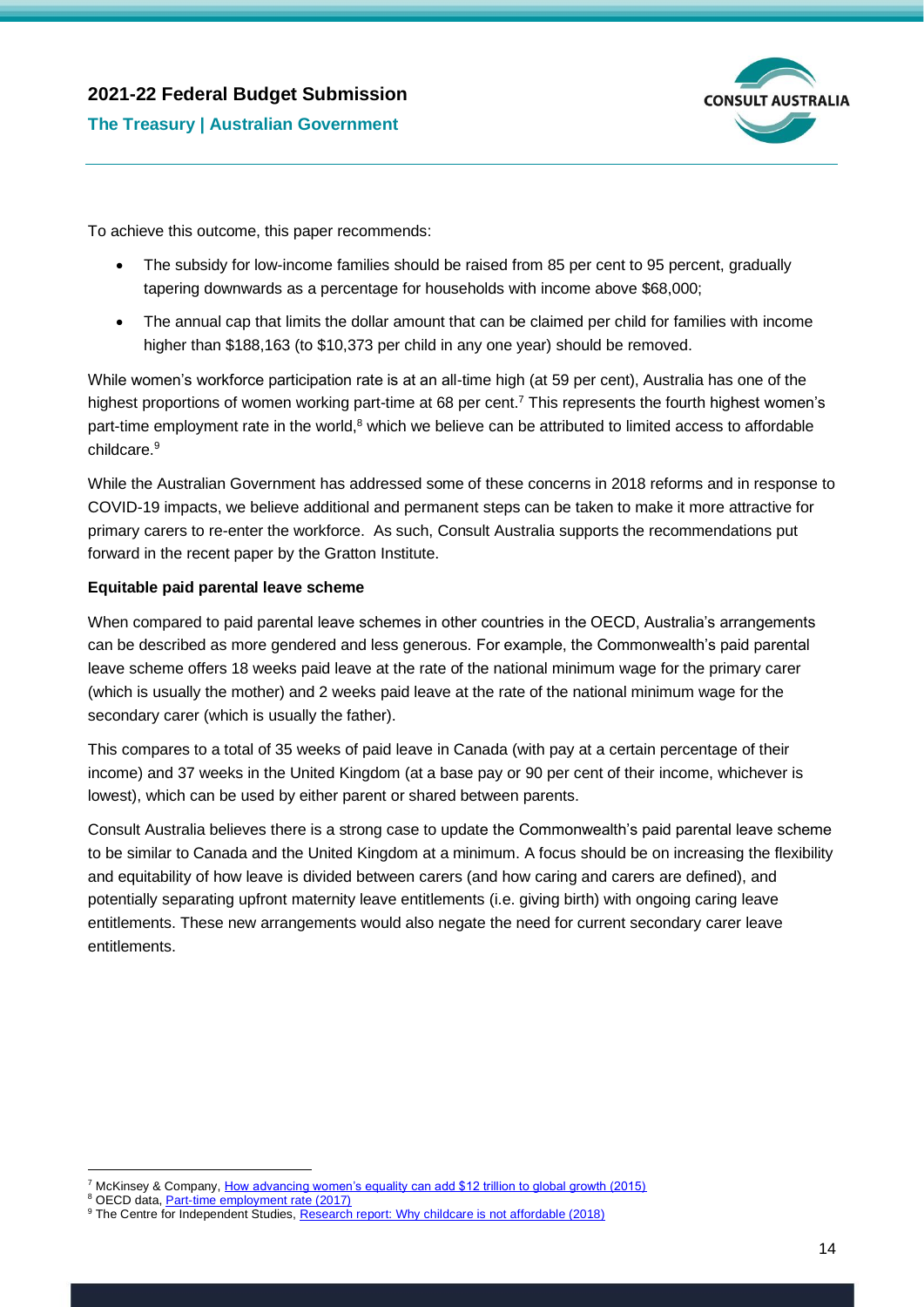

# <span id="page-14-0"></span>**Procurement – delivering better value through improved arrangements and a partnership approach with industry**

## <span id="page-14-1"></span>**Proportionate Liability**

*Recommendation 3.1: In partnership with state and territory governments, reform all civil liability legislation in Australia to explicitly prohibit contracting out of proportionate liability for professional services contracts.*

The current state of the Australian professional indemnity (PI) insurance market poses a significant risk to Australia's economic recovery as small businesses face going out of business despite having sufficient work and a dependable client base. Government interventions can help 'de-risk' the Australian insurance market. This includes restoring the policy intent of proportionate liability by reforming all civil liability legislation in Australia to explicitly prohibit contracting out of proportionate liability for professional services contracts.

Proportionate liability is a statutory right, which ensures that a party is only liable in damages for the proportion of the suffered loss that is attributable to that party. It only applies to financial harm and economic loss, not to cases involving personal injury or death. Proportionate liability was introduced nationally through state and territory civil liability legislation to improve the availability and affordability of professional indemnity (PI) insurance in Australia following the insurance crisis of 2001 when the insurer HIH collapsed.

The key policy objective of proportionate liability – helping to ensure that PI insurance is available, affordable and dependable – is undermined if consultants are required by a client to contract out of proportionate liability legislation. Insurers have indicated that if the proportionate liability can be by-passed contractually the insurance market will price and allocate capital to Australian PI risk as if proportionate liability does not apply.

Consult Australia members advise that PI insurance cover is significantly difficult to acquire – especially at a reasonable price. As one example, multiple brokers specialising in engineering and professional services cover have advised that in some circumstances there is no cover 'from any insurers, underwriters, or other markets (at any price)'. Consequentially without PI insurance, many of our members lose their licence to operate, either because they no longer comply with state/territory registration requirements, or they cannot comply with their clients' professional services contracts, which all require PI insurance of a specified amount to be maintained (evidenced by a certificate of currency).

Only Queensland's legislation explicitly prohibits contracting out of proportionate liability while only NSW, Tasmania and WA explicitly allow it (by prohibiting contracting out of other civil liabilities). Contracting out of proportionate liability in professional services contracts undermines the policy goals of the proportionate liability law reform and risks another insurance crisis like the one that led to the reform. Further, by contracting out of proportionate liability, both parties are exposed to uninsured risk. Relying on proportionate liability ensures all parties are managing their risks and are liable for the economic loss they cause. It also ensures clients don't use their market power to contractually require that professional service providers surrender the protection afforded to them by proportionate liability.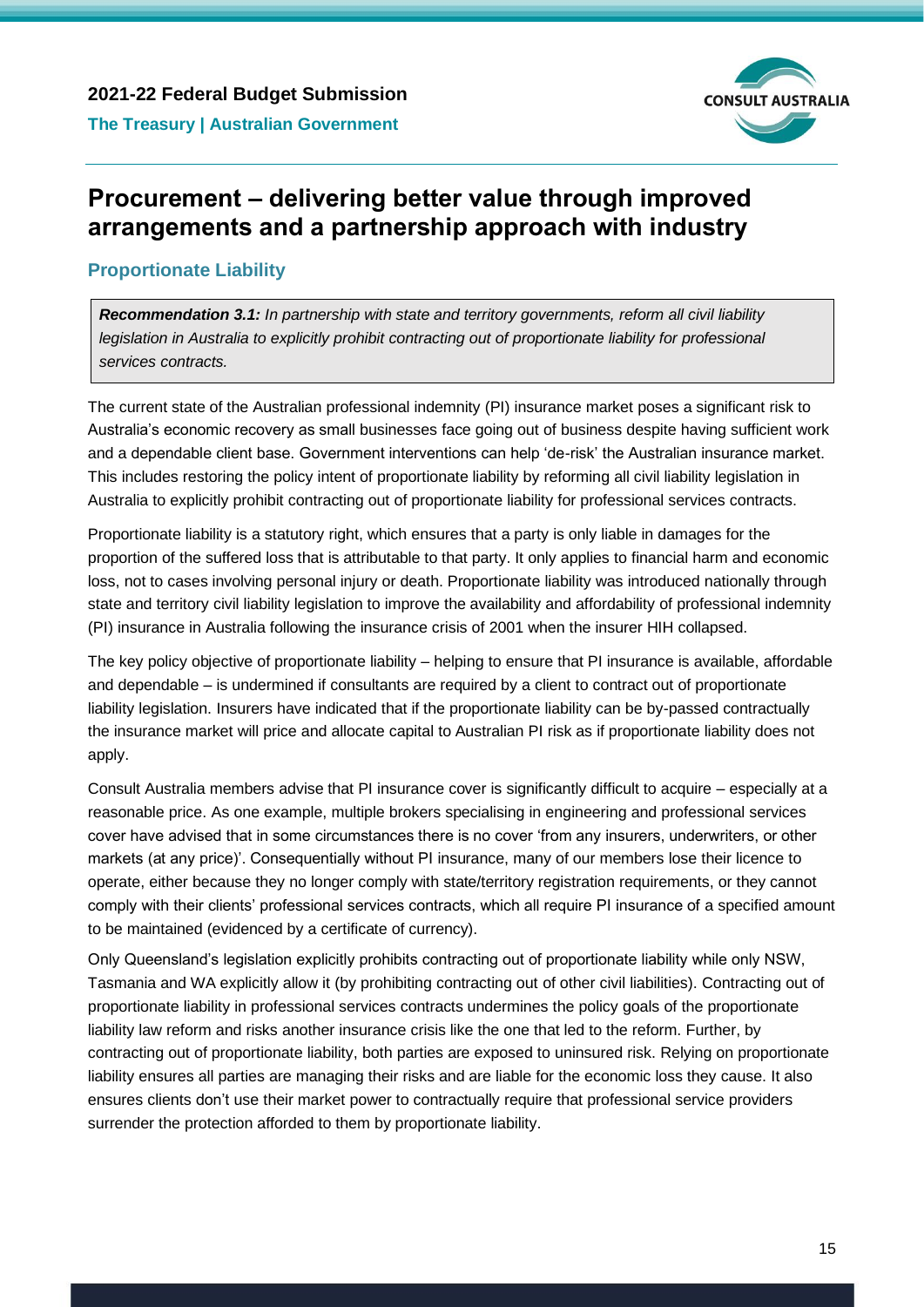

#### **The Treasury | Australian Government**

Two independent experts engaged to report on proposals to achieve national consistency in proportionate liability legislation, after considering the arguments for and against contracting out of proportionate liability, both recommended that proportionate liability legislation should prohibit parties from contracting out.<sup>10</sup>

### <span id="page-15-0"></span>**Australian Consumer Law**

*Recommendation 3.2: Make changes to the Australian Consumer Law to:*

- *ensure unfair contract term protections apply to government contracts in all jurisdictions*
- *misleading and deceptive conduct provisions explicitly protect consumers and small businesses only.*

The current state of the Australian PI insurance market poses a significant risk to Australia's economic recovery as small businesses face going out of business despite having sufficient work and dependable client base. Government interventions can help 'de-risk' the Australian insurance market. This includes making changes to the Australian Consumer Law.

The Australian Consumer Law provides protections against unfair contract terms for consumers and small business but fails to protect those same parties where they contract with government clients. The Australian Consumer Law also protects against misleading and deceptive conduct, however Consult Australia members advise that this protection is being used by sophisticated contracting parties to seek uncapped settlements. The public policy intent of protecting consumers is being distorted by these claims.

Unfair contract terms and claims against professional services providers contribute to the deterioration of the Australian professional indemnity (PI) insurance market. Our members advise that PI insurance cover is significantly difficult to acquire – especially at a reasonable price. Without PI insurance, many consultancy businesses lose their licence to operate, either because they no longer comply with state/territory registration requirements, or they cannot comply with their clients' professional services contracts, which all require PI insurance of a specified amount to be maintained (evidenced by a certificate of currency).

#### *Unfair contract term protections*

A significant proportion of the services our members provide is to government clients, and therefore the fairness (or otherwise) of government contracts is a major issue for our members. In government contracting we often see:

- government clients providing contracts as a 'take it or leave it' approach where a business is deemed to have a 'non-compliant bid' if it questions contract terms
- terms that allow government clients to unilaterally cancel or terminate an agreement without cause
- broad limitations of a government client's liability, or terms which require a business to indemnify the government client in an unreasonably broad range of circumstances
- requirements for professional service providers to pay significant performance bonds or security deposits, unrelated to the potential loss the government client would face if the professional service was not completed
- contracting out of proportionate liability (as explained above).

<sup>&</sup>lt;sup>10</sup> Horan, T Proportionate Liability: Towards National Consistency, DLA Phillips Fox, September 2007; and EM Prof Davis, JLR Proportionate Liability: Proposals to Achieve National Uniformity, Australian National University, 2008.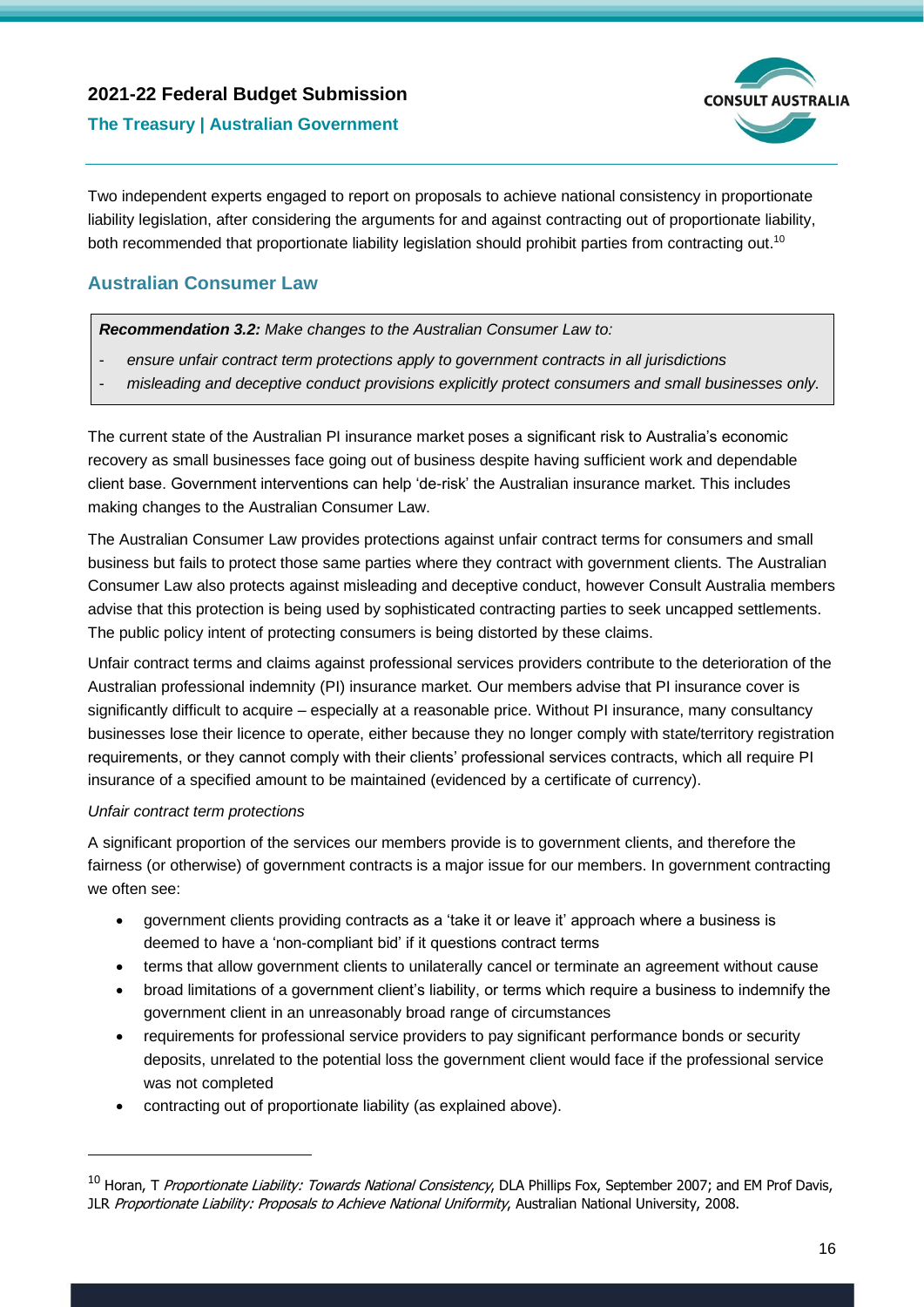

#### **The Treasury | Australian Government**

Members have also advised that government clients have unfairly withheld payment at the conclusion of the work because professional service providers rely on the agreement reached during negotiation, rather than additional terms that extended the scope of services requested by the client at the end of the project.

It is now common for government agencies to use onerous contract terms to allocate risk to businesses inappropriately. The fact cannot be ignored that government clients hold significant market power combined with the inherent and substantial power imbalance in favour of the government when it contracts with the private sector. When it comes to government contracts, we would argue that all businesses need unfair contract term protections, but small businesses are undeniably more vulnerable than larger businesses. Our small business members are involved with the public sector from local municipal councils, state and territory governments and even federal agencies.

#### *Misleading and deceptive conduct*

The Australian Consumer Law protects against misleading and deceptive conduct, however our members advise that this protection is being used by sophisticated contracting parties to seek uncapped settlements. The public policy intent of protecting consumers is being distorted by these claims.

Misleading and deceptive conduct claims are being used by contracting parties to seek uncapped damages from professional services providers outside of the contract (as the contract usually caps the party's liability). It is uncommon for the grounds of the claim to be related to advertising or promotional material. Instead acts or omissions already covered in the contract are used to base the misleading and deceptive conduct claims.

Consult Australia supports the policy intent of misleading and deceptive conduct provisions but recommends that the law should explicitly be limited to consumers and small businesses (as is the case for the unfair contract term protections).

### <span id="page-16-0"></span>**Continue funding for the Commonwealth Centre of Procurement Excellence**

*Recommendation 3.3: Make changes to the Australian Consumer Law to ensure unfair contract term protections apply to government contracts in all jurisdictions and misleading and deceptive conduct provisions to explicitly protect consumers and small businesses only.*

Consult Australia congratulates the Australian Government for establishing the Centre for Procurement Excellence (CoPE) to provide tools, advice and whole-of-government systems to build procurement capability, streamline processes, and provide quality reporting to execute their procurement responsibilities.

The continued funding of CoPE is imperative to realise the full potential of the Government's stimulus investment in the pipeline of infrastructure and built environment projects. There is a real risk that existing procurement practices and contracting behaviours will undermine Australia's economic recovery from COVID-19. Procurement reform has been needed for many years and will unlock greater productivity.

Now is the opportunity for CoPE to champion best practice procurement across Australia by providing transparent expert advice to all levels of government, including through the National Cabinet process to ensure that in every jurisdiction there is:

- improved procurement skills and capacity across all government entities including increased capability to work productively remotely
- consistent procurement practice across all government entities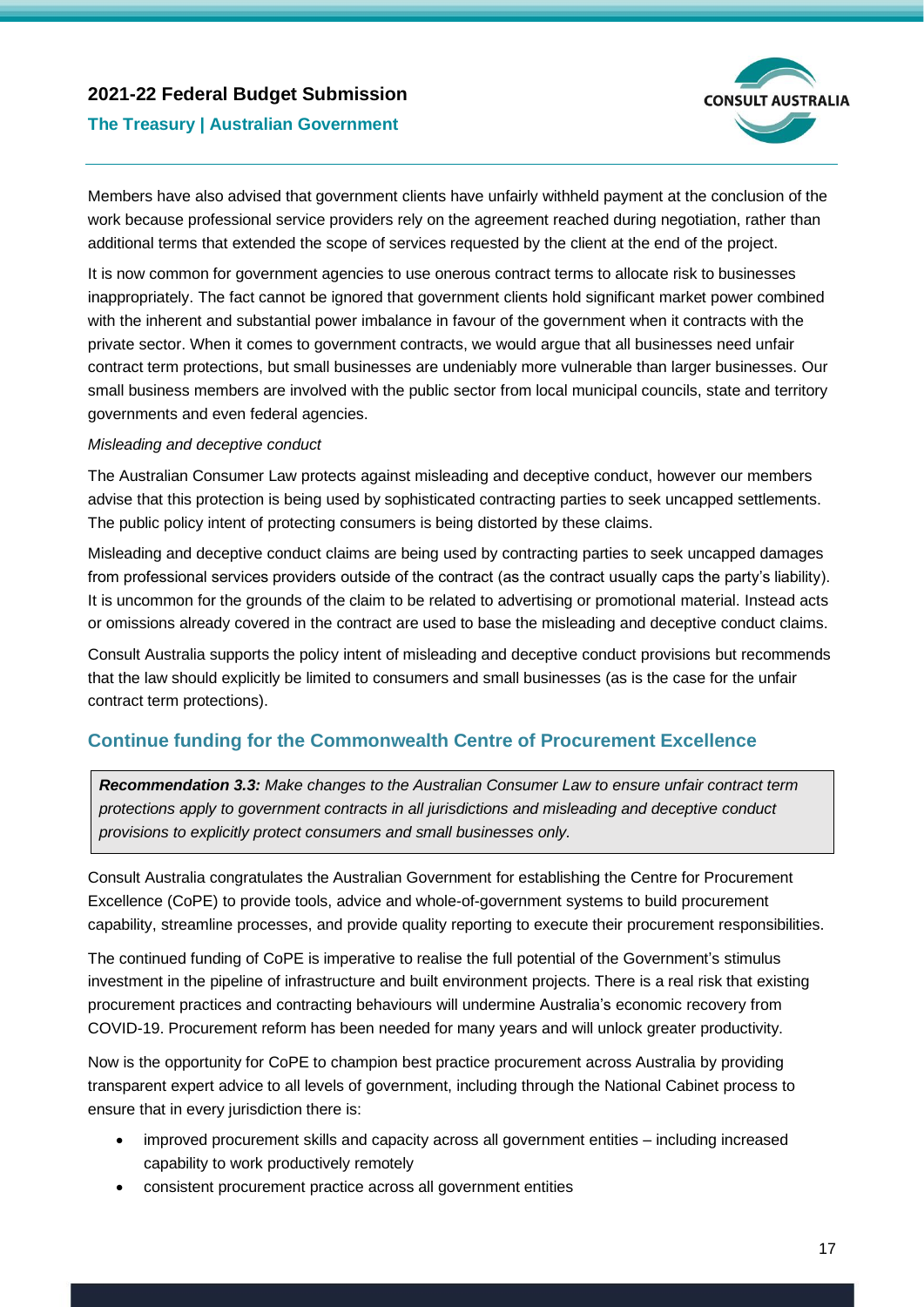

#### **The Treasury | Australian Government**

- improved capability and delivery of fair, balanced and collaborative procurement practice with businesses of all sizes
- regular knowledge-sharing between all government entities and industry to drive best practice for each and every project.

We know that the construction industry is plagued by legal disputation, with at least 50% of consultant fees at risk of opportunistic claims, especially in situations where contracting models dissuade collaboration and problem-solving. Now is the time to change this culture through procurement reform. In our *Uplifting productivity* report Consult Australia members nominated over 20 individual projects across Australia that demonstrate best practice in procurement and contracting is not an invention test – it's been done before. With economic recovery an imperative, the Australian Government can now drive a coordinated approach to tackle unnecessarily complex and lengthy procurement procedures and undesirable contracting behaviours – issues that have always been problematic. By investing in CoPE and a national approach, barriers to small and medium enterprises (SMEs) can finally be dealt with. Consult Australia's work can demonstrate how productivity gains can be found in every phase of the project; pre-tendering, tendering, contracting, project delivery and post-completion.

## <span id="page-17-0"></span>**Adopt the Model Client Policy**

*Recommendation 3.4: All federal government agencies and departments adopt the Consult Australia Model Client Policy and promote its adoption by all states and territories to drive productivity to support the economic recovery from COVID-19.*

Consult Australia continues its call for all governments to embed Consult Australia's [Model Client Policy](https://www.consultaustralia.com.au/docs/default-source/policy/model-client-policy-web.pdf?sfvrsn=4) into procurement practices. Like the Model Litigant Policy, a Model Client Policy commits Government, as a major procurer of goods and services from the private sector, to works collaboratively with industry to achieve mutually beneficial outcomes. In addition to the government's inherent market power in contracting, the actions of government set the trend for the private sector, assisting all small businesses in their dealings with all clients.

The Australian Government could also encourage the adoption of the Model Client Policy by state and territories through National Cabinet processes as well as where the Commonwealth is provides funding for the delivery of state/territory infrastructure projects.

The Model Client Policy will drive productivity as it addresses many of the unnecessarily complex and lengthy procurement procedures and undesirable contracting behaviours which will hinder Australia's economic recovery from COVID-19. Too much time and money is spent at the beginning of every project in every jurisdiction because there is a need to seek; reasonable modifications to contract terms, clear scopes and briefings as well as timely payments. Further, much of the opportunistic claims made against from consultants stems from the undesirable contracting terms that the Model Client Policy addresses.

In summary, model client behaviours see:

- Appropriate risk assessment, management, and allocation;
- Consistent use of proportionate liability and appropriate limits on liability;
- Consistent use of standard contracts (with minimal variations all clearly justified);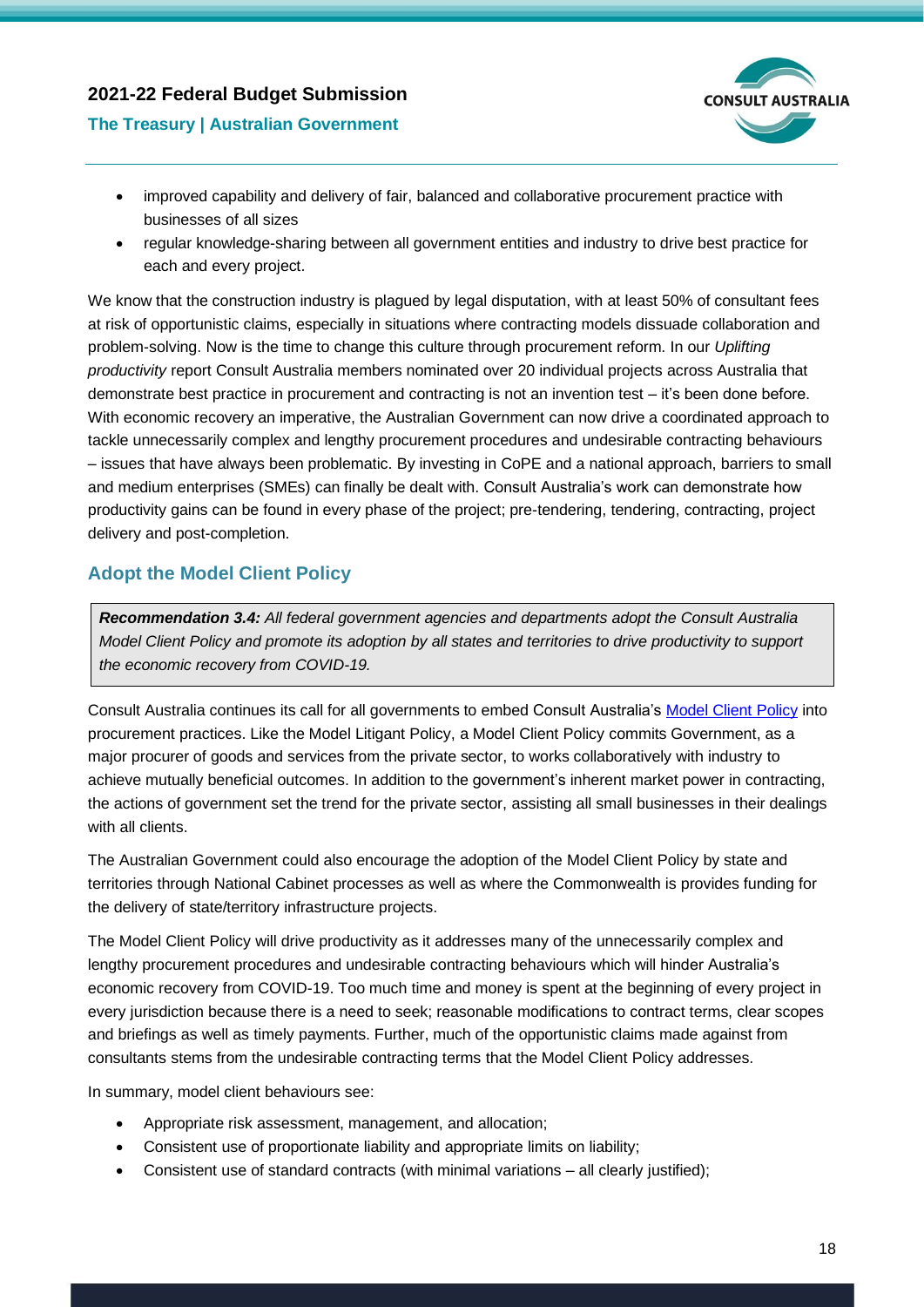

#### **The Treasury | Australian Government**

- Procurement and delivery methodology that is clear, consistent, transparent, and focused on best for project outcomes;
- Early engagement and maintained open and constructive communication between all parties;
- Productive and healthy working relationships fostered throughout the supply chain, with the roles of each party (and the limits of those roles) recognised;
- Consistent planning and prioritisation of projects;
- Minimal costs of tendering and documentation requirements;
- Clear, well structured, accurate briefs, with reasonable review and response times;
- On time settlement of invoice payments and payment claims; and
- A culture of continuous improvement and innovation fostered through the recognition of procurement skills and training.

By embedding the Model Client Policy, all parties can invest more time in delivering the project for public benefits. This will also give confidence to businesses, allow for innovation and collaboration as well as help stabilise the professional indemnity insurance market.

Given the significant spend committed to infrastructure projects, even a one per cent efficiency would translate into significant savings. Further, as our 2019 *[Innovation in Infrastructure](http://www.consultaustralia.com.au/docs/default-source/policy/consult-australia-innovation-in-infrastructure-report.pdf?sfvrsn=2)* report demonstrates, improved procurement practices can also lead to more innovative delivery of projects.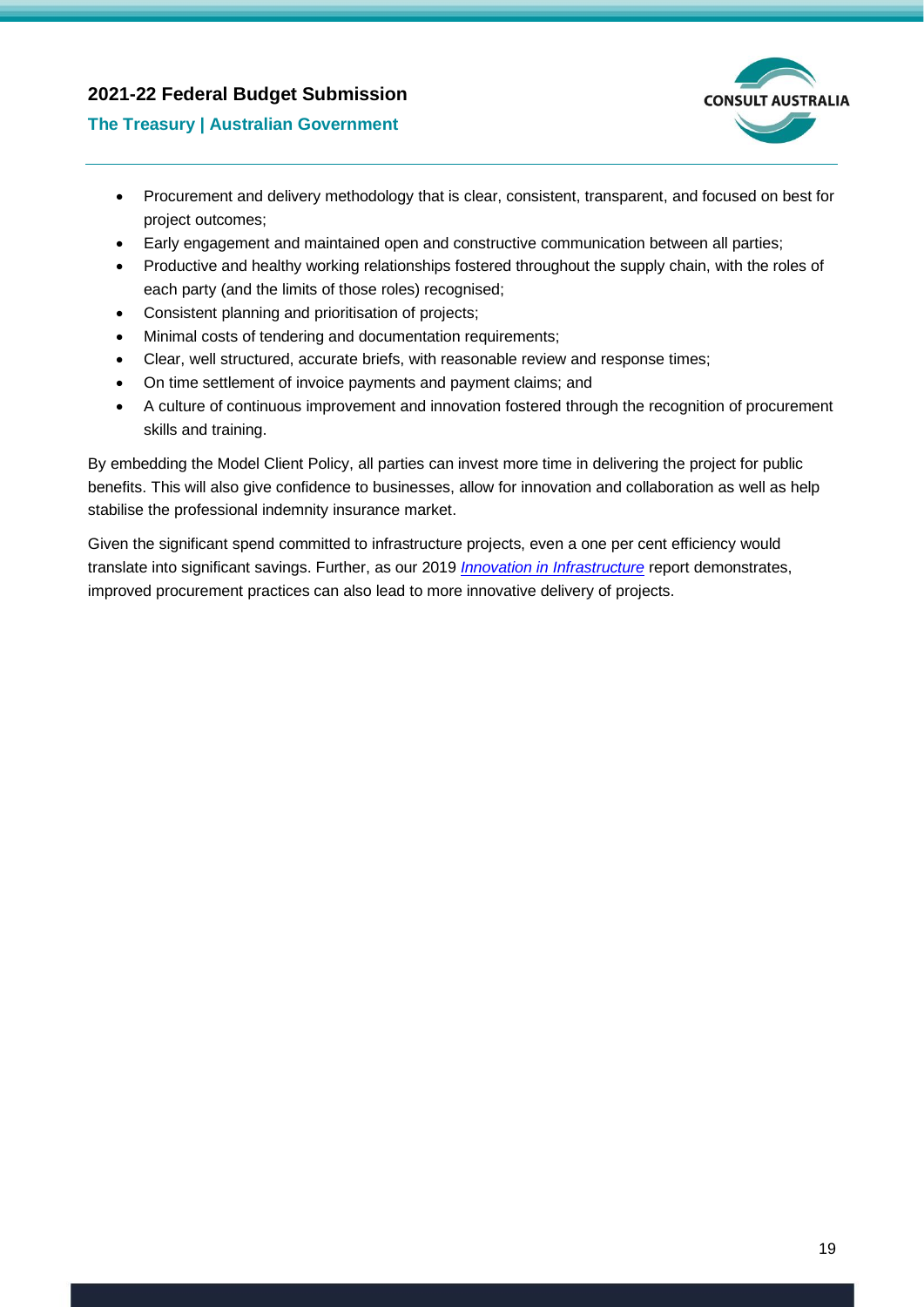

# <span id="page-19-0"></span>**Practice – ensuring a certain and stable regulatory environment**

# <span id="page-19-1"></span>**Fund national government portal for registered practitioners**

*Recommendation 4.1: Fund a national government portal for registered practitioners, with input from the Australian Building Codes Board and relevant states and territories to minimise duplication across jurisdictions, improve consumer confidence and limit unnecessary burdens on industry.*

We strongly support occupational mobility as the latest priority area for the Federal Deregulation Taskforce and the Prime Minister's *CEDA State of the Nation* speech that called on regulators to be more pragmatic (as they have been in response to COVID-19). We are actively engaged with the Deregulation Taskforce and promote their work to our state and territory government stakeholders who are introducing (or flagging) regulatory requirement for the registration of professional engineers/practitioners. We are also actively engaged with the Australian Building Codes Board (ABCB) Building Confidence Report Framework Implementation Team who is conducting considerable work finding a nationally consistent approach to this issue.

However, the is a substantial disconnect between the work at the national level and at the states and territories as individual state/territory governments proceed with separate schemes instead of working together to develop a single scheme that would deliver true occupational mobility and ultimate consumer confidence.

We call on the Australian Government, through the National Cabinet process to ensure that all jurisdictions work together to establish a single government portal that facilitates one registration by a practitioner (what we call *mutual registration*) rather than one registration and then multiple mutual recognitions (as is the usual practice). We look to the approach demonstrated by the Australian Health Practitioner Regulation Agency (AHPRA) which has:

- a national registration and accreditation scheme;
- a single online register of all practitioners;
- a cooperative approach to auditing compliance;
- accrediting training; and
- managing complaints (although it is noted that NSW and QLD manage complaints separately).

With 90% of our members being SMEs, there is real concern about the unnecessary financial and administrative burdens of states and territories introducing individual registration schemes. This concern was prevalent pre-COVID-19 and has only intensified in significance as two-thirds of our members have experienced a reduction in work due to the pandemic, with an average downturn of around 32%. What was previously considered a financial and administrative burden – 'the cost of doing business' – is now a question of business viability.

Our mutual recognition proposal would include a technological solution that essentially provides a 'one-stopshop' for citizens, clients and governments (instead of numerous jurisdiction specific registers). This approach would improve confidence, especially in the building sector as it addresses the purported movement between jurisdictions of 'rogue' operators.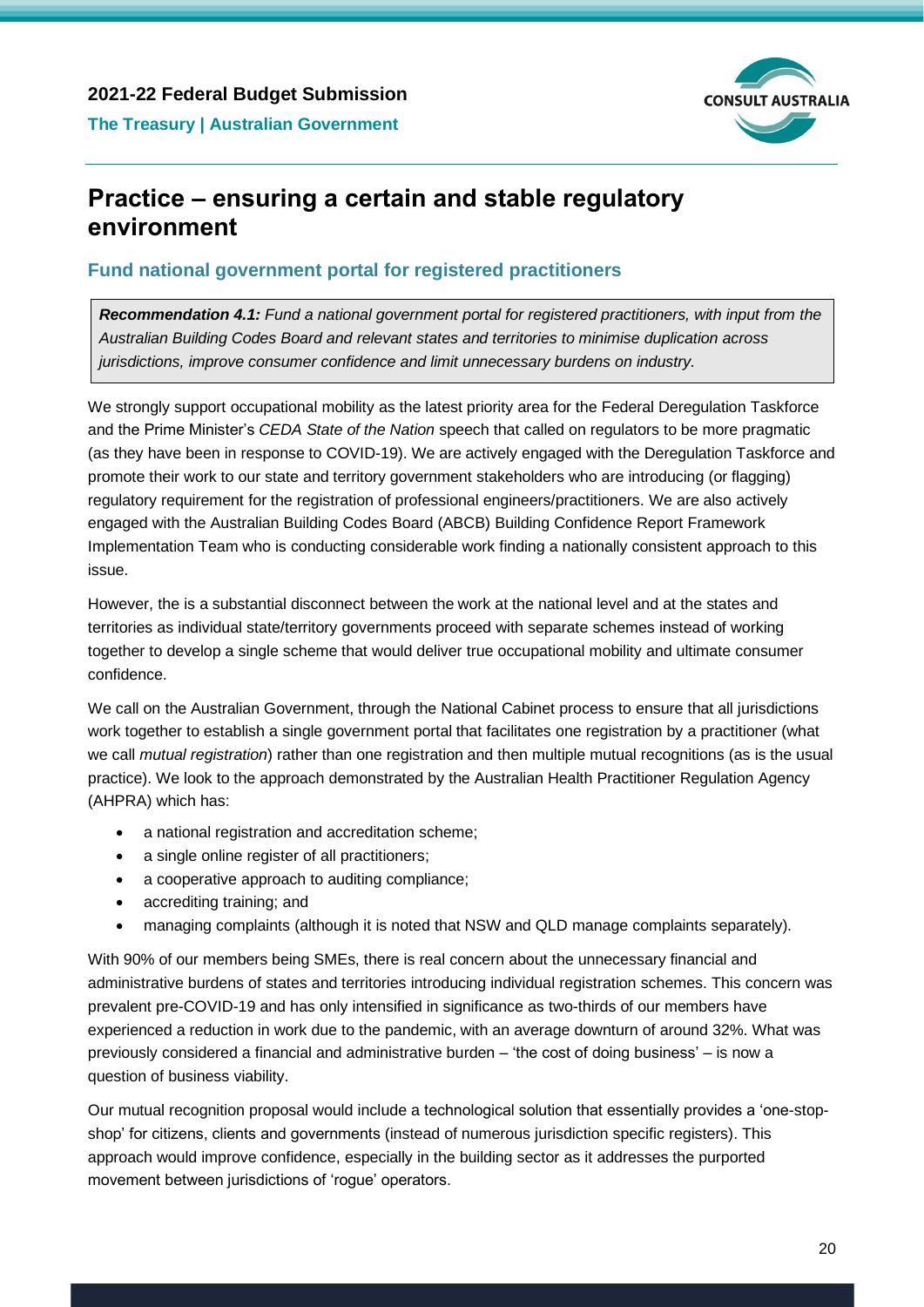#### **The Treasury | Australian Government**



The central portal would hold information including:

- Name;
- Contact details;
- Qualifications;
- Employer (if relevant);
- ABN/CAN (if relevant);
- Date of first registration;
- Currency of registration;
- Actions against the registered engineer (if any);
- Conditions on the engineer's registration (if any); and
- State/territory of original registration.

This information could be used by citizens and clients (of engineering services) to search for a registered engineer to assist in making an informed decision about choosing an engineer for their project. State and territory governments/regulators could utilise the portal to monitor any enforcement action taken against an engineer in other states/territories, or restrictions on their registration. The portal might assist state-based regulators to decide on appropriate disciplinary action, if for instance the scheme permitted the regulator to consider actions against the registered engineer in other jurisdictions.

The portal would avoid duplication across levels of government and provide consumer confidence in the profession as a whole throughout Australia. By being a government portal, using government information it would be a trusted source.

### <span id="page-20-0"></span>**Better regulation for productivity and recovery**

*Recommendation 4.2: Increase real engagement with industry on regulatory impost to find pragmatic solutions driving productivity for the economic recovery from COVID-19. The Commonwealth Government should use National Cabinet process to drive coordinated change in states and territories.*

We strongly support the Prime Minister's *CEDA State of the Nation* speech that called on regulators to be more pragmatic (as they have been in response to COVID-19). Too often industry engagement is too late in the process or insufficient for regulators to understand the true impact on business.

While the Australian Government as well as state and territory governments have regulatory impact assessment processes – the use of these varies from jurisdiction to jurisdiction as well as from reform package to reform package. The regulatory impact statement (RIS) framework is a vital tool that, when used in a consultative way, can ensure that new reforms are not just additional red tape, but are real reforms that balance the needs of the community with the productivity of industry. With economic recovery from COVID-19, the focus must now be on better regulation from a productivity perspective. This productivity must be realised throughout the country.

We call on the Australian Government to implement and to use the National Cabinet process to drive coordinated change in all states and territories to ensure:

• An immediate focus by all government agencies on finding productivity savings from reforming legislation currently on the books. Industry engagement is key to suggest more pragmatic approaches to the regulated issues.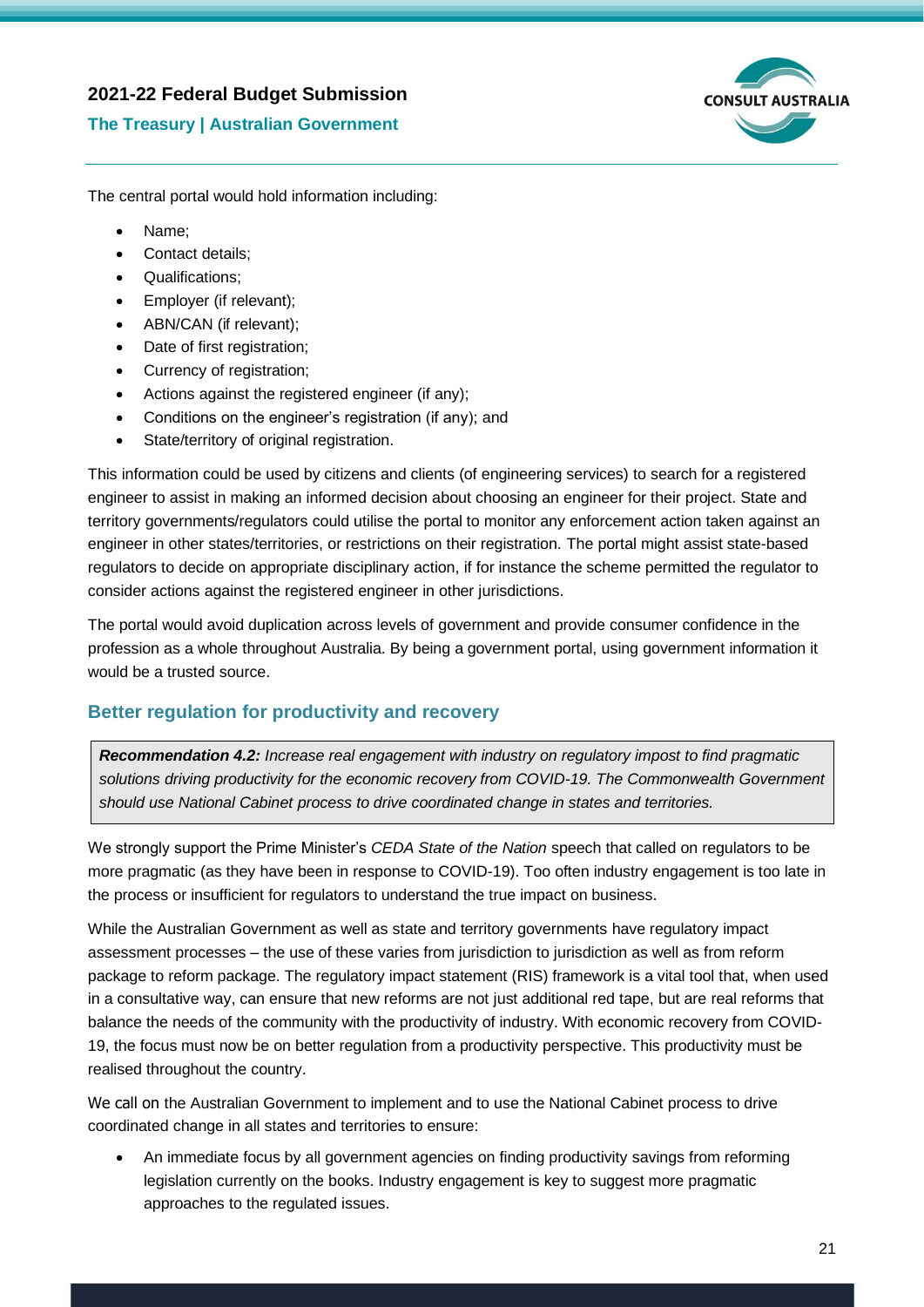

#### **The Treasury | Australian Government**

- All future reforms to undergo a consultation RIS process (in line with the requirements for reforms by the Council of Australian Governments (COAG)) that provides industry with a real opportunity to suggest practical alternative solutions.
- All reforms to undergo a public consultation post-implementation review' to assess the real regulatory impost on industry and citizens. This step should allow regulatory review to remove productivity barriers.

Consult Australia is aware of legislation around the country which is a drag on productivity for our sector – for example labour hire licensing laws, which were devised to solve a particular public policy problem in other sectors and because of broad brush regulatory drafting now captures our members.

The suggestion of post-implementation reviews would determine the actual regulatory burden borne by industry. Where a pre-decision RIS was conducted, the comparison of the two RIS' would reveal areas where the pre-decision RIS process could be improved to derive more accurate information.

It is vital that the Australian Government drive the coordinated approach, through the National Cabinet process as too often industry does not see any regulatory impact assessments from state/territory agencies. This may mean that the government agency has conducted a preliminary assessment and determined it does not meet the threshold to undertake a thorough assessment or no assessment was done at all. Where a RIS is conducted it is rarely a consultation RIS process like that used for COAG initiatives, meaning that the impost data is developed by public officials without requiring input from industry. By the time legislation is drafted it is difficult to negotiate changes with governments that balance community needs with industry impost. As we all strive to do our best to assist in the economic recovery from COVID-19, we need to work together to find uplifts in productivity and there is no replacement for expert industry advice on this.